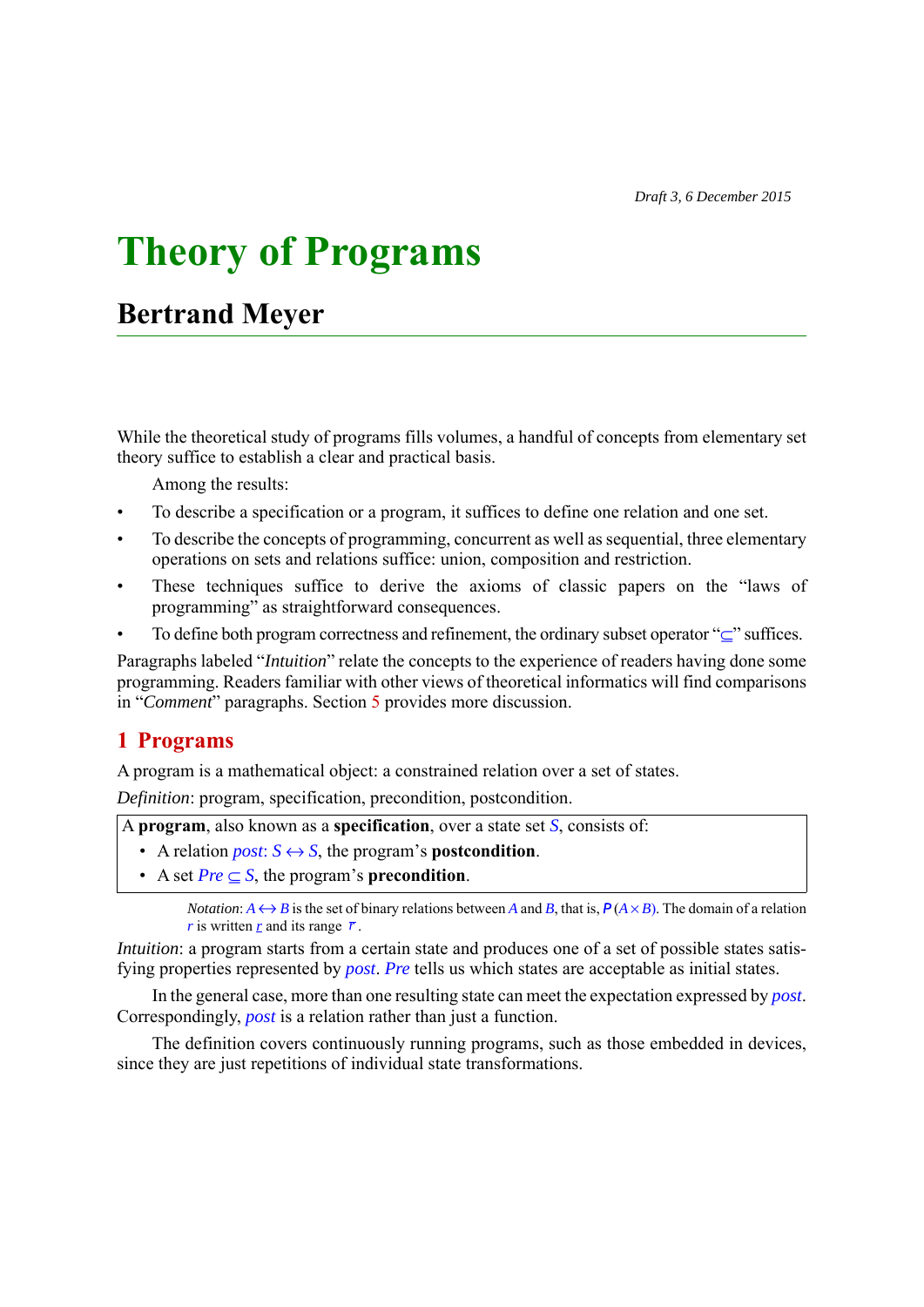*Comment*: the usual view treats "program" and "specification" as distinct concepts, but all definitions of the purported difference are vague: for example, that a specification describes the "what" and a program the "how". The reason for the vagueness is that no *absolute* difference exists. An assignment is implementation to the application programmer and specification to the compiler writer. **Result**<sup>2</sup>  $\cong$  *input* may look like a specification; but some "programming" languages accept it, letting the compiler derive a square-root algorithm. Any useful distinction must be *relative*: a program/specification *"specifies"* another. Section [3](#page-14-0) will take advantage of this observation to introduce the notion of "contracted program", a *pair* of programs/specifications, one of which specifies the other. Until then, the two words are synonymous.

Particular choices for *S* and for acceptable *post* and *Pre* determine particular styles of programming, such as the following.

*Definition*: deterministic, functional, imperative, object-oriented, object, procedural

A program *p* is:

- **Deterministic** if  $post_p$  is a function, and **non-deterministic** otherwise.
- **Functional** if every subset *C* of *S* is disjoint from  $post_p(C)$ , and **imperative** otherwise.
- **Object-oriented** if *S* is of the form  $1 \, . \, n \rightarrow O$  for an integer *n* and a set *O* of "objects", and **procedural** otherwise.

*Notation*: For a relation *r* in  $A \leftrightarrow B$  and subsets *X* of *A* and *B* respectively, *r* (*X*) denotes the image of *X*, and  $r^{-1}$  (*Y*) the inverse image of *Y*, by *r*. The relation is a "function" (short for "possibly partial function") if  $r(\{x\})$ , for any element *x* of *A*, has at most one element. If it always has one, *r* is "total".  $A \rightarrow B$  is the subset of  $A \leftrightarrow B$  containing total functions only. An integer interval is written *m*..*n*. Section [4.2](#page-16-0) will present a more elaborate structure for *S* in which the above characterizations apply to the "store" part.

 $S_p$ , *post<sub>p</sub>* and *Pre<sub>p</sub>* are the state set, postcondition and precondition of a program *p*. For the *i*-th program  $p_i$  in a set of indexed programs we may use  $S_i$ , *post<sub>i</sub>* and *Pre<sub>i</sub>*.

The principal concepts of programming, studied in the rest of this presentation, are independent of such choices of style and of the properties of *S*.

*Definition*: feasibility

A program *p* is **feasible** if  $Pre_p \subseteq post_p$ .

*Intuition: Pre<sub>p</sub>* tells us when we *may* apply the program, and  $post_p$  what kind of result it *must* then give us. A program/specification is safe for us to use if it meets its obligation whenever we meet ours. Feasibility expresses this property: for any input state satisfying *Pre<sub>p</sub>*, at least one output state satisfies *post*<sub>n</sub>.

*Comment*: it is possible to avoid introducing feasibility as a separate condition: define the concept of program by *post* only, and just *define Pre* as *post*. Then every program is feasible. This model, however, does not fit the practice of programming. Often we are given a general relation (such as **Result**<sup>2</sup>  $\equiv$  *input*) that is not satisfiable for every possible input state; we must find an input domain (such as  $input \ge 0$ ) on which it is. Hence the definition of "program" as the general concept and "feasible program" as a desirable special case.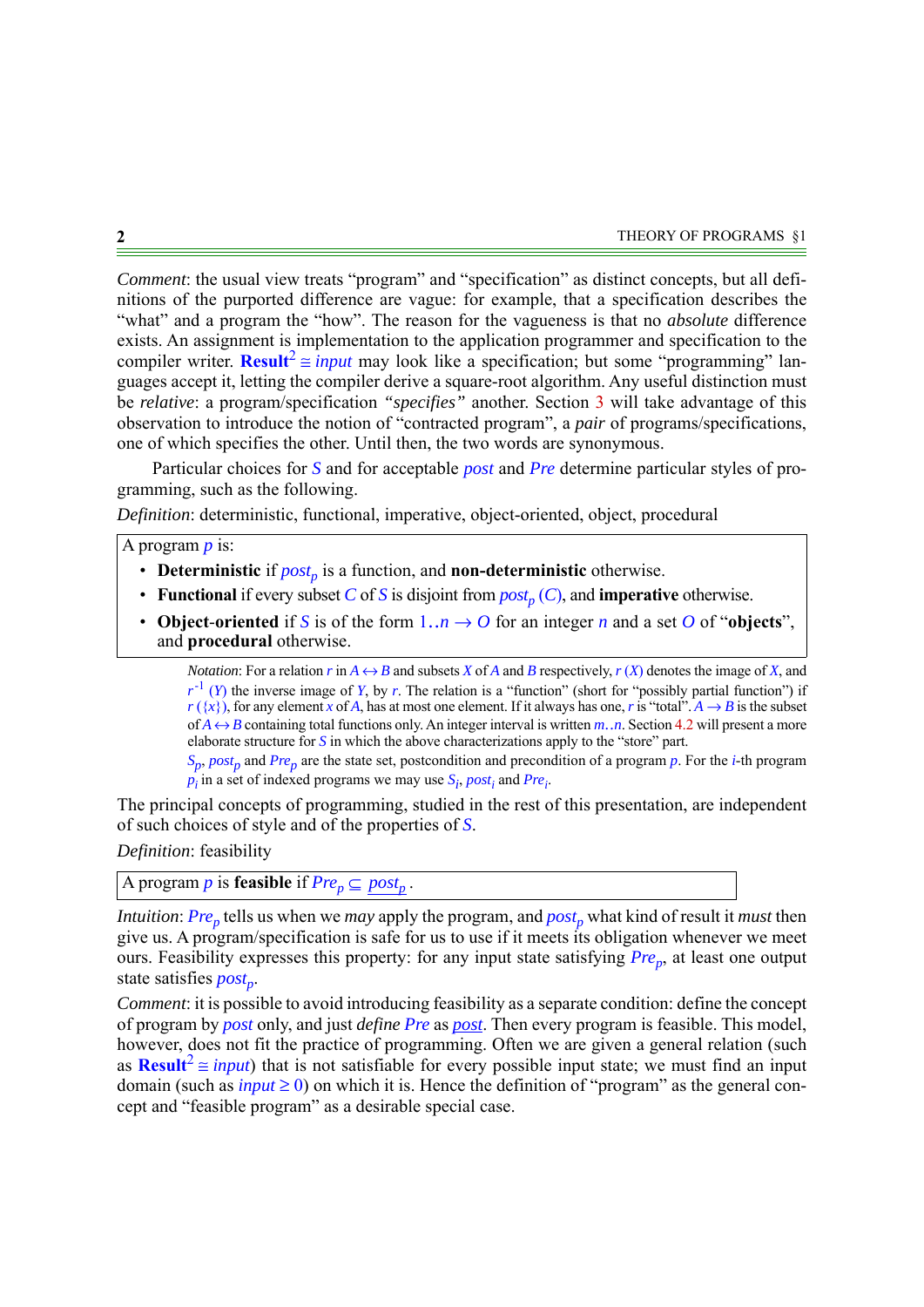*Definition*: program equivalence

Two programs are **equivalent** if they have the same *Pre* and the same *post / Pre*.

*Notation*: For a relation *r* and subsets *X* and *Y* of its source and target sets,  $r / X$  and  $r \ Y$  are *r* restricted to the domain *X* (meaning  $r \cap (X \times S)$ ) and corestricted to the codomain *Y* (meaning  $r \cap (S \times Y)$ ). Two straightforward properties (restriction and corestriction theorems) are that  $\frac{r}{X} \subseteq X$  and  $\frac{r}{Y} \subseteq Y$ .

*Intuition*: the results of a program only matter for input states satisfying the precondition.

*Definition*: refines, specifies, abstracts

<span id="page-2-2"></span><span id="page-2-1"></span><span id="page-2-0"></span>

|  |  | A program/specification $p_2$ refines another, $p_1$ , and $p_1$ specifies (or abstracts) $p_2$ , if:                         |
|--|--|-------------------------------------------------------------------------------------------------------------------------------|
|  |  | $\begin{array}{ccc}  P1 & S_2 & \supseteq S_1 & \cdots \end{array}$ Extension                                                 |
|  |  | $ P2 Pre_2 \supset Pre_1$ -- Weakening                                                                                        |
|  |  | $\begin{array}{ccc}\n\text{P3} & \text{post}_2 \subseteq \text{post}_1 \\ \text{Pre}_1 & \text{--Strengthening}\n\end{array}$ |

*Notation:*  $r \subseteq r'$  means  $(r / X) \subseteq r'$ ; in other words, whenever *r* maps an element of *X* to a result, *r'* 

maps it to the same result. The same conventions applies to other operators on relations, as in  $r \frac{1}{\overline{X}} r'$ . Note the names (extension, weakening, strengthening) associated with the three conditions of the definition.

*Intuition*: a refinement of *p* gives more detail than *p*, but still satisfies all properties of *p* relevant to users of *p*. So it must cover all of *p*'s states, accept all the input states *p* accepts and, for these states, only yield results that *p* could also yield. It may have more states, a more tolerant precondition, and yield only some of the results that *p* could yield (in particular, reduce non-determinism).

*Comment*: in practice, we might want a refined program to work on a different set of states. Then  $S_1$  would *map* to a subset of  $S_2$ , rather than *being* that subset [\(P1](#page-2-0)). It is possible to generalize the notion of refinement in this spirit.

*Theorem*: Refinement Theorem

```
P4 Refinement is a preorder.
```
*Proof*: Since ⊃ is an order relation, reflexivity, antisymmetry and transitivity hold for the program's state set and precondition parts. As to the postcondition part, reflexivity is trivial; for transitivity, if  $Y \supseteq X$  then  $r_3 \supseteq r_2 \supseteq r_1$  implies  $r_3 \supseteq r_1$ . Refinement is not antisymmetric, but if  $p_1$  refines  $p_2$  and  $p_2$  refines  $p_1$  it follows from [P2](#page-2-1) that  $\hat{Pre}_1$  is identical to  $Pre_2$  and then from [P3](#page-2-2) that  $post_1$  and *post*<sub>2</sub> coincide on *Pre*<sub>1</sub>, so the programs are equivalent according to the definition above. In other words, refinement is an order relation if we consider equivalent programs as equal.

*Notation*: [P3](#page-2-2) and the refinement theorem justify writing " $p_2$  refines  $p_1$ " as  $p_2 \subseteq p_1$ . This will be a general convention: given some operator  $\S$  on relations, we extend it to programs so that  $p_2 \S p_1$ means *post*<sub>2</sub> § *post*<sub>1</sub>, with a suitable condition on preconditions. More examples appear below.

*Definition*: implementation

An **implementation** of *p* is a feasible refinement of *p*.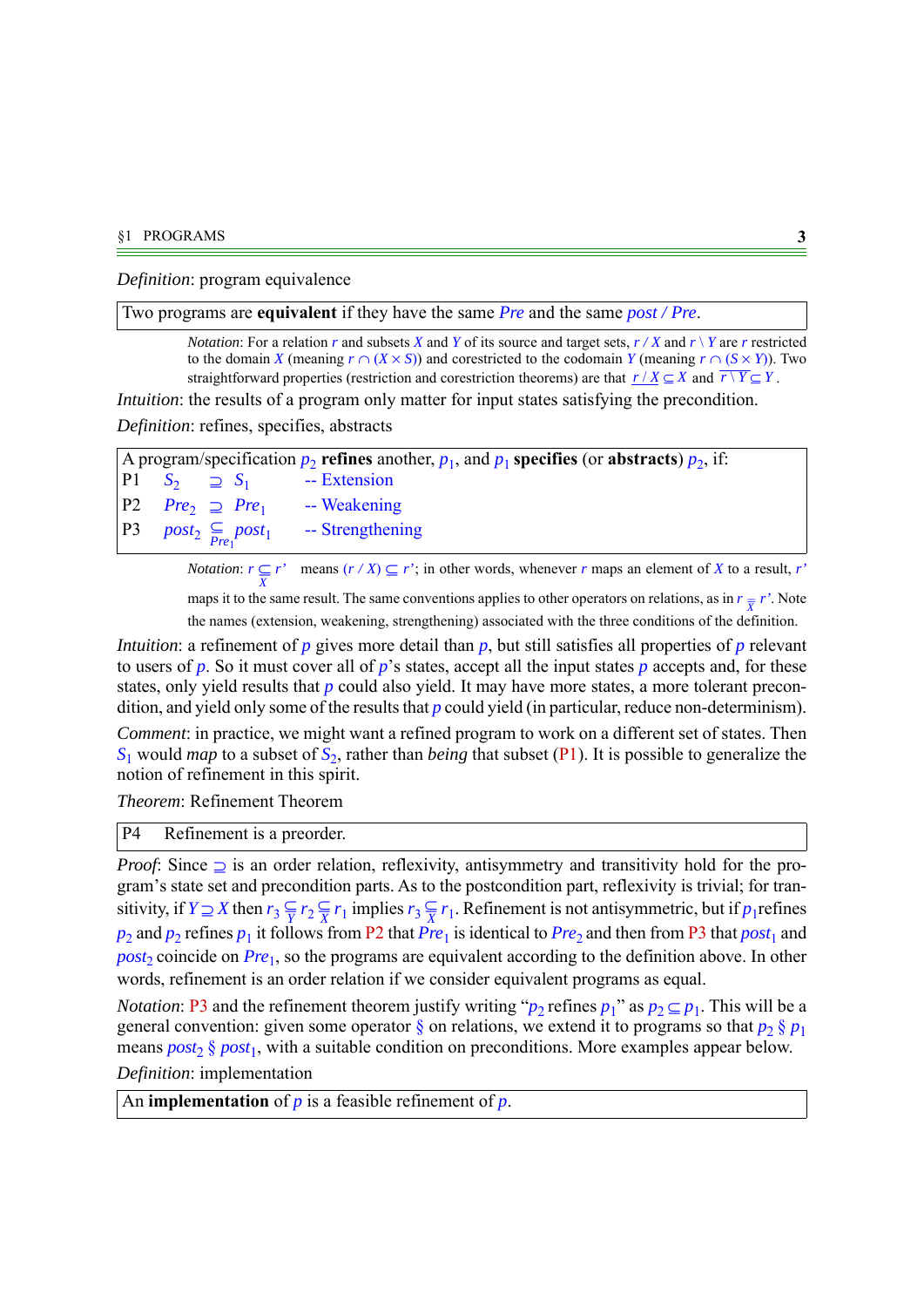*Intuition*: not every refinement of a specification is feasible. For example the infeasible program <∅, *S*> refines every specification over *S*. Hence the importance of finding *feasible* refinements, also known as implementations. This concept still does not provide a distinction between programs and specifications.

*Notation*: For a known set of states *S*, <*post, Pre*> is the program of postcondition *post* and precondition *Pre*. *Theorem*: Implementation Theorem

<span id="page-3-1"></span>P5 A specification/program having an implementation is feasible.

*Intuition*: the statement — if a specification has a feasible refinement, it is itself feasible — seems obvious in light of the words it uses, but in fact requires a proof.

*Proof*: Let *p* be the specification and *i* the implementation; we must prove that  $Pre_p \subseteq post_p$ . Weakening [\(P2\)](#page-2-1) tells us that  $Pre_p \subseteq Pre_i$ , and feasibility of *i* that  $Pre_i \subseteq post_i$ . Hence property A:  $Pre_p \subseteq \underline{post_i}$ . Strengthening tells us that  $post_i \subseteq post_p$ , hence property B:  $\underline{post_i} \cap Pre_p \subseteq \underline{post_p}$ . From A and B we deduce that  $Pre_p \subseteq \underline{post}_p$ .

# <span id="page-3-2"></span>**2 Operations on specifications and programs**

The fundamental operations of elementary set theory yield fundamental operations on specifications and programs:

- Union gives choice (intersection, for its part, does not have a directly useful application).
- Restriction gives conditionals.
- Composition of relations gives sequence ("compound" or "block" in programming languages).
- Composition combined with union for symmetry gives concurrency (parallelism).
- Composition of a relation with itself a variable number of times (power) gives loops.

The following definitions cover all these programming constructs and some others. Only the first three (those of [2.1\)](#page-3-0) refer directly to the basic concepts defined so far; all the rest follow as combinations of those three.

# <span id="page-3-0"></span>**2.1 Basic constructs**

*Definition*: choice, composition, restriction

| <b>Name</b>                                       | <b>Notation</b>                               | <b>Mathematical definition</b>                                                      | Programming         |                                              |
|---------------------------------------------------|-----------------------------------------------|-------------------------------------------------------------------------------------|---------------------|----------------------------------------------|
|                                                   |                                               | <b>Postcondition</b>                                                                | <b>Precondition</b> | intuition                                    |
| Choice<br>(or: union)                             | $p_1 \cup p_2$<br>(Dijkstra: $p_1$ [] $p_2$ ) | $post_1 \cup post_2$                                                                | $Pre_1 \cup Pre_2$  | Performs like $p_1$<br>or like $p_2$         |
| Composition<br>(or: sequence,<br>compound, block) | $p_1$ ; $p_2$                                 | $(post_1 \backslash Pre_2)$ ; $post_2$ $Pre_1 \cap post_1^{-1}$ (Pre <sub>2</sub> ) |                     | Performs first like<br>$p_1$ then like $p_2$ |
| Restriction<br>(guarded command)                  | C: p<br>(Dijkstra: $C \rightarrow p$ )        | $post_p/C$                                                                          | $Pre_p$             | Performs like $p$<br>on $\mathcal C$         |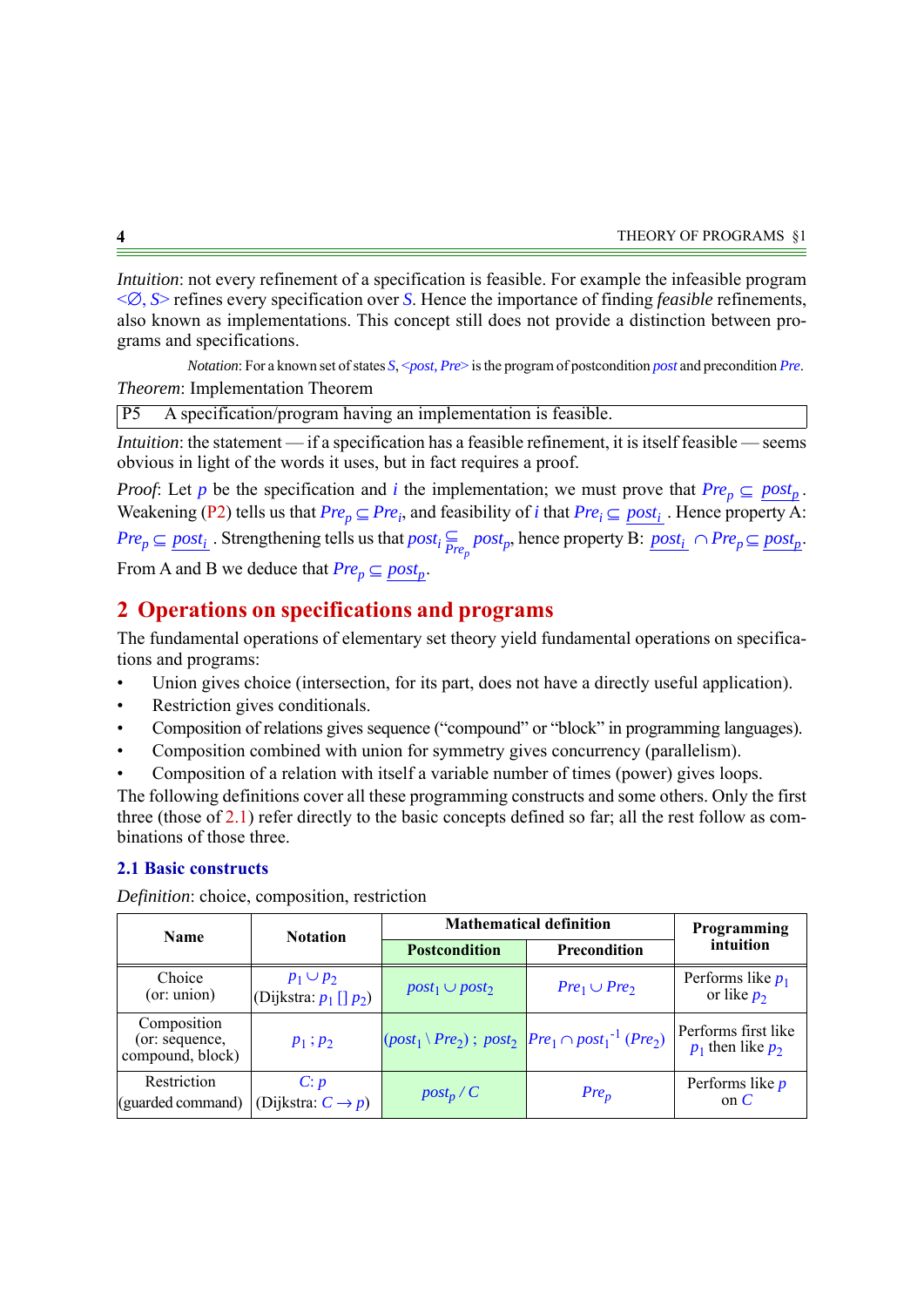*Notation*: In the "postcondition" column, the semicolon ";" denotes composition of functions or relations, in the order of application, so that  $(r ; s)$   $(X)$  is  $s (r(X))$ . (Mathematical texts often use  $s \circ r$  for  $r ; s$ .) "Dijkstra" means the notation of [\[3\]](#page-26-0).

*Comment*: the first two operators transpose well-known mathematical operations, union in the first case and composition in the second, to programs. They consequently retain their symbols, "∪" and ";". No confusion results since it is always clear whether the operands are sets (including relations) or programs.

*Comment*: in the definition of program composition, it might seem sufficient to use  $post_1$ ;  $post_2$ for the postcondition (rather than  $(post_1 \setminus Pre_2)$ ; *post<sub>2</sub>*); but that approach is incorrect because *post*<sub>1</sub> could pass on to *post*<sub>2</sub> some elements that do not satisfy  $Pre_2$ . An example (with *S* a set of integers) is  $p_1 = \{ [1, 1], [1, 2] \}$ ,  $\{1\}$  and  $p_2 = \{ [1, 1], [2, 2] \}$ ,  $\{1\}$ ; here *post*<sub>1</sub>; *post*<sub>2</sub> is  $\{[1, 1], [1, 2]\}$ , but results from applying *post*<sub>2</sub> to 2, not part of its precondition. At first sight the precondition  $Pre_1 \cap post_1^{-1}$  (*Pre*<sub>2</sub>) appears to guard against this risk, but it does not: this precondition guarantees that  $p_1$  yields *at least one element* satisfying  $Pre_2$ , but does not stop  $p_1$  from also yielding *other* results that do not satisfy *Pre*<sub>2</sub>. (Underlying this discussion is a mathematical property of the image operator:  $r(r^{-1}(C) \supseteq C$ , a superset property only, not an equality.) We will see that invariant preservation  $(2.7)$  also requires the corestriction to  $Pre<sub>2</sub>$ . (Instead of corestriction we may use restriction:  $(post_1 \backslash Pre_2)$ ; *post*<sub>2</sub> is the same as  $post_1$ ;  $(post_2 / Pre_2)$ .)

*Theorem*

P6 For feasible operands and arbitrary conditions, the above operators yield feasible programs.

*Proof*: the definition of feasibility is  $Pre_p \subseteq post_p$ . For choice, we note that for relations  $r_1$  and  $r_2$  $r_1 \cup r_2 = r_1 \cup r_2$ ; for composition, that  $r_1$ ;  $r_2 = r_1 \cap (r_1^{-1}(r_2))$  (for  $r_1$ ;  $r_2$  to be applicable to an element *x*,  $r_1$  must be applicable to *x* and yield from *x* at least one element to which  $r_2$  is applicable); for restriction, that  $r / C = r \cap C$ .

#### *Theorems*

Properties of the basic operators directly reflect those of their mathematical counterparts. Choice, like union of sets, is commutative; composition of programs, like composition of relations, is not. Choice and composition are associative, so we may apply them without parentheses to any number of operands, as in  $p_1$ ;  $p_2$ ; ...;  $p_n$ . In addition:

<span id="page-4-3"></span><span id="page-4-2"></span><span id="page-4-1"></span>

|    | P7 $C_1: (C_2: p)$       | $= C_2: (C_1: p)$          | -- Restriction is commutative. In fact: |
|----|--------------------------|----------------------------|-----------------------------------------|
| P8 | $C_1: (C_2: p)$          | $= (C_1 \cap C_2)$ : p     |                                         |
|    | P9 $C: (p_1 \cup p_2)$   | $= (C: p_1) \cup (C: p_2)$ | -- Restriction distributes over choice. |
|    | P10 $C: (p_1 ; p_2)$     | $= (C: p_1); p_2$          | -- Composition absorbs restriction.     |
|    | P11 $q: (p_1 \cup p_2)$  | $=(q, p_1) \cup (q, p_2)$  | -- Composition distributes left         |
|    | P12 $(p_1 \cup p_2)$ ; q | $= (p_1; q) \cup (p_2; q)$ | --  and right over choice.              |

<span id="page-4-0"></span>(Choice, however, does not distribute over composition.) The proofs are straightforward but must cover both postcondition and precondition.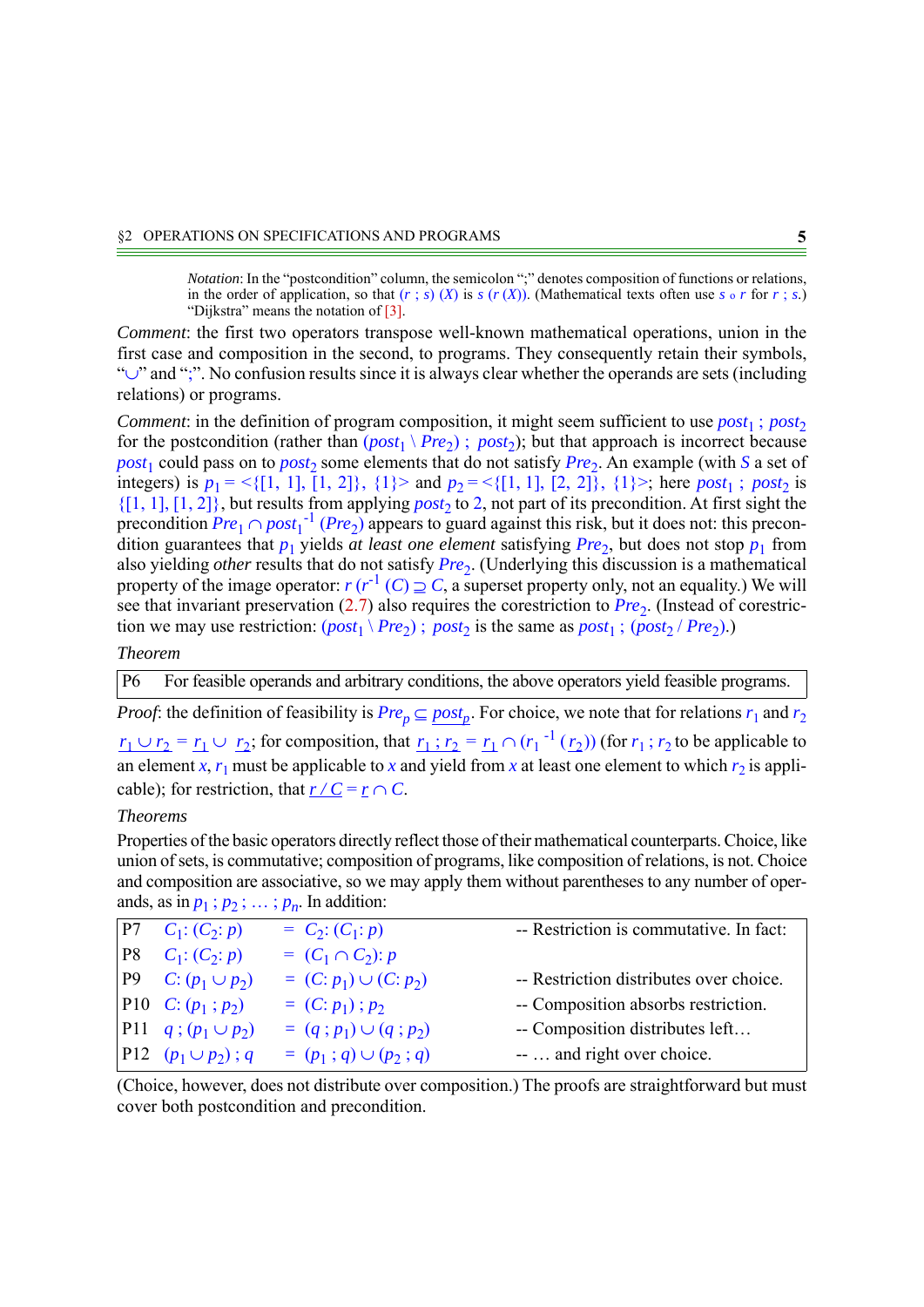The following special programs are of interest:

- <∅, ∅>, called *Fail*: nowhere applicable. (Sometimes known as "abort" or "halt".)
- $\langle S \times S, S \rangle$ , called *Havoc*: always applicable, but we may assume nothing about the result.
- $\langle \lambda x : S | \{x\} \rangle$ , *S*>, called *Skip*: always applicable, leaves the state exactly as it was.

*Notation*: generalized lambda notation serves to define relations in  $A \leftrightarrow B$ , using either  $\lambda x$ : *A* | *Y* where *Y* is a subset of *B* (as here for *Skip*), or  $\lambda x_1$ : *A*;  $x_2$ : *B* | *p* ( $x_1$ ,  $x_2$ ) where *p* is a two-variable predicate. A program/specification is **total** if its precondition is *S*.

*Comment*: all three are feasible; in the case of *Fail* note the difference with the infeasible example <∅, *S*> used after the definition of "implementation". *Skip* and *Havoc* are total.

#### *Theorems*

<span id="page-5-1"></span><span id="page-5-0"></span>

|       | P13(p; Skip)                                              |                         |           |                                                                                                                                                |
|-------|-----------------------------------------------------------|-------------------------|-----------|------------------------------------------------------------------------------------------------------------------------------------------------|
|       |                                                           | $=$ $(Skip ; p)$        | $= p$     |                                                                                                                                                |
|       | $P14$ $(p \cup Tail)$                                     | $= (Tail \cup p)$       | $= p$     | -- Does not hold in the demonic theory.                                                                                                        |
|       | $P15$ $(Fail ; p)$                                        | $= (p ; \textit{fail})$ | $= Fail$  |                                                                                                                                                |
|       | P <sub>16</sub> $(p \cup \text{Havoc})$                   | $= (Havoc \cup p)$      | $=$ Havoc |                                                                                                                                                |
|       | P17(p;Havoc)                                              | $= (Prep: Havoc)$       |           |                                                                                                                                                |
| P18 p |                                                           | $\subseteq$ $(C;p)$     |           | -- Reminder: " $\subseteq$ " on programs is refinement.                                                                                        |
|       | P19 If $D \subseteq C$ , then $(C: p) \subseteq (D: p)$ . |                         |           | -- Order reversal (precondition weakening).                                                                                                    |
|       | P20 If $q \subseteq p$ , then $(C: q) \subseteq (C: p)$ . |                         |           | -- Refinement safety, see below.                                                                                                               |
|       |                                                           |                         |           | [P21 If $q_1 \subseteq p_1$ and $q_2 \subseteq p_2$ , then $(q_1 \cup q_2) \subseteq (p_1 \cup p_2)$ and $(q_1 : q_2) \subseteq (p_1 : p_2)$ . |
|       | P22 $p \subseteq (Pre_p: Haveo)$ for any p.               |                         |           |                                                                                                                                                |
|       | P23 $p \subseteq$ <i>Havoc</i> for any total <i>p</i> .   |                         |           |                                                                                                                                                |
|       | P24 $p \subseteq$ <i>Fail</i> if and only if $p = Fail$   |                         |           | -- <i>Fail</i> is refined only by itself                                                                                                       |
|       | P25 Fail $\subseteq p$ if and only if $p = Fail$          |                         |           | --  and refines only itself.                                                                                                                   |

<span id="page-5-4"></span><span id="page-5-3"></span><span id="page-5-2"></span>*Comment* (varieties of non-determinism):  $p_1$  does not generally refine  $p_1 \cup p_2$  because of the precondition  $Pre_1 \cup Pre_2$ . "Internal choice", which has the same postcondition as choice but the precondition  $Pre_1 \cap Pre_2$ , satisfies refinement but not [P11](#page-4-0), distributivity over composition. (Consider  $q = \{ [0, 1], [0, 2] \}, \{0\} > 0, p_1 = \{ [1, 0] \}, \{1\} > 0, p_2 = \{ [2, 0] \}, \{2\} > 0$ : under internal choice the precondition is empty for the left side of [P11](#page-4-0) and  $\{1\}$  for the right side.).

Another terminology is that choice is "angelic" and internal choice can be "demonic". The theory of programs has a demonic sister, obtained by choosing internal choice for all the operator definitions that rely on choice. The discussion will point out places where the difference matters.

*Notation*: "∪" for choice is a new example (after "⊆" for refinement and ";" for composition) of extending set operators to programs. The following application of this idea is also useful:

| Name          | <b>Notation</b> | <b>Postcondition</b> | Precondition                | <b>Programming intuition</b>                         |
|---------------|-----------------|----------------------|-----------------------------|------------------------------------------------------|
| Corestriction | $p \setminus C$ | $post_p \setminus C$ | $Pre_p \cap post_p^{-1}(C)$ | $\dot{p}$ , applied only when<br>results satisfy $C$ |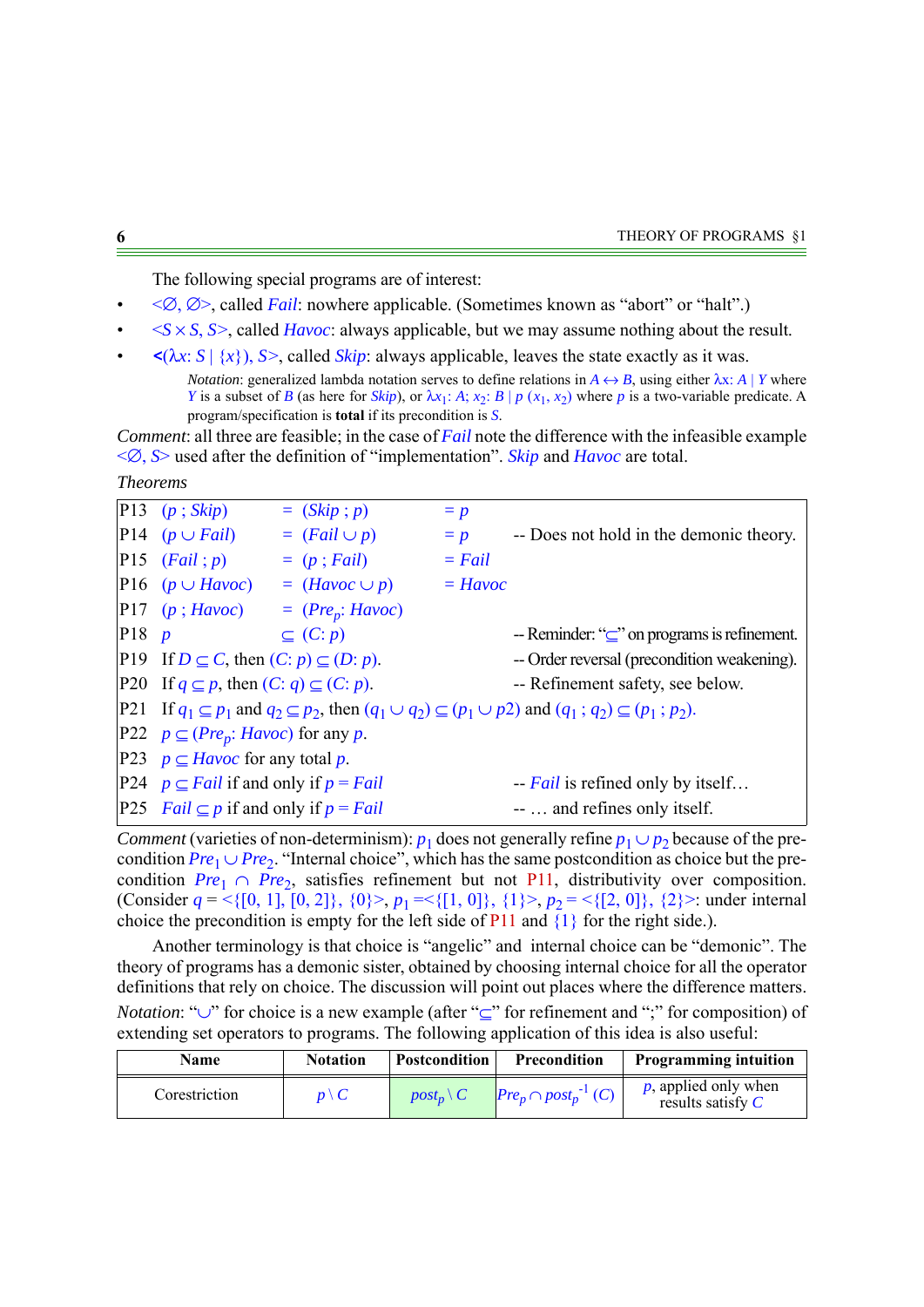(On the other hand we do not need a restriction notation *p* / *C* since we already have *C*: *p*.)

The first of the following properties shows that corestriction can be defined from restriction and composition.

*Theorems*

<span id="page-6-1"></span><span id="page-6-0"></span>

| $ P26 (p \setminus C) $                                                   | $= (p; (C; Skip))$                           |                                  |
|---------------------------------------------------------------------------|----------------------------------------------|----------------------------------|
| $ P27 (p_1 \cup p_2) \setminus C $                                        | $= (p_1 \setminus C) \cup (p_2 \setminus C)$ | -- Compare with P9.              |
| $\begin{bmatrix} P28 & (p_1 ; p_2) \end{bmatrix}$                         | $= p_1$ ; $(p_2 \setminus C)$                | $\sim$ Compare with P10.         |
| $ P29 (p \setminus C) $                                                   | $\subset C$                                  | -- Refinement. Compare with P18. |
| P30 If $D \subseteq C$ , then $(p \setminus D) \subseteq (p \setminus C)$ |                                              | -- Compare with P19.             |

The restriction and corestriction theorems apply to programs:  $C: p \subseteq C$  and  $\overline{p \setminus C} \subseteq C$ .

*Notation*: in the same spirit, the range and domain notations apply to programs:  $\dot{p}$  is a synonym for *Pre<sub>p</sub>*; and (more importantly)  $\overline{p}$  is a synonym for  $post_p(p)$ , the set of values that *p* can actually yield.

Properties [P20](#page-5-2) and [P21](#page-5-3) extend to all well-behaved operators in the following sense.

*Definition*: refinement safety

An operator § on programs is **refinement-safe** if  $q_1 \subseteq p_1$  and  $q_2 \subseteq p_2$  implies  $(q_1 \S q_2) \subseteq (p_1 \S p_2)$ .

*Counter-examples*: intersection of programs, defined as intersecting both postconditions and preconditions, is not refinement-safe: with a set of integers for  $S$ ,  $\{0\}$  for all preconditions, and postconditions  $\{[0, 0], [0, 1]\}$  for  $p_1$  and  $p_2$ ,  $\{[0, 0]\}$  for  $q_1$  and  $\{[0, 1]\}$  for  $q_2$ , the conditions of the definition are met, but  $q_1 \cap q_2$  has an empty postcondition and hence does not refine  $p_1 \cap p_2$ , which is just  $p_1$ . Another counter-example is program difference (set difference of postconditions, intersection of preconditions). The theory of programs, however, eschews such operators:

*Theorem*: refinement safety

P31 All the operators on programs introduced in this article are refinement-safe.

In a corresponding sense, the program properties "functional" and "object-oriented" are refinement-safe (but not their opposites, "imperative" and "procedural").

### **2.2 Atomic concurrency**

Composition, while associative, is not commutative: when we combine existing programs or specifications, it forces us to decide in which order we want them to perform. If you find this obligation irksome, you need concurrency. Concurrent combination (in its "atomic" form) is sequential composition made symmetric through association with its commutative colleague, choice.

*Definition*: concurrency

| <b>Name</b>        | Notation            | <b>Definition</b>            | <b>Programming intuition</b>                  |
|--------------------|---------------------|------------------------------|-----------------------------------------------|
| Atomic concurrency | $p_1 \parallel p_2$ | $(p_1; p_2) \cup (p_2; p_1)$ | Performs once like each<br>of $p_1$ and $p_2$ |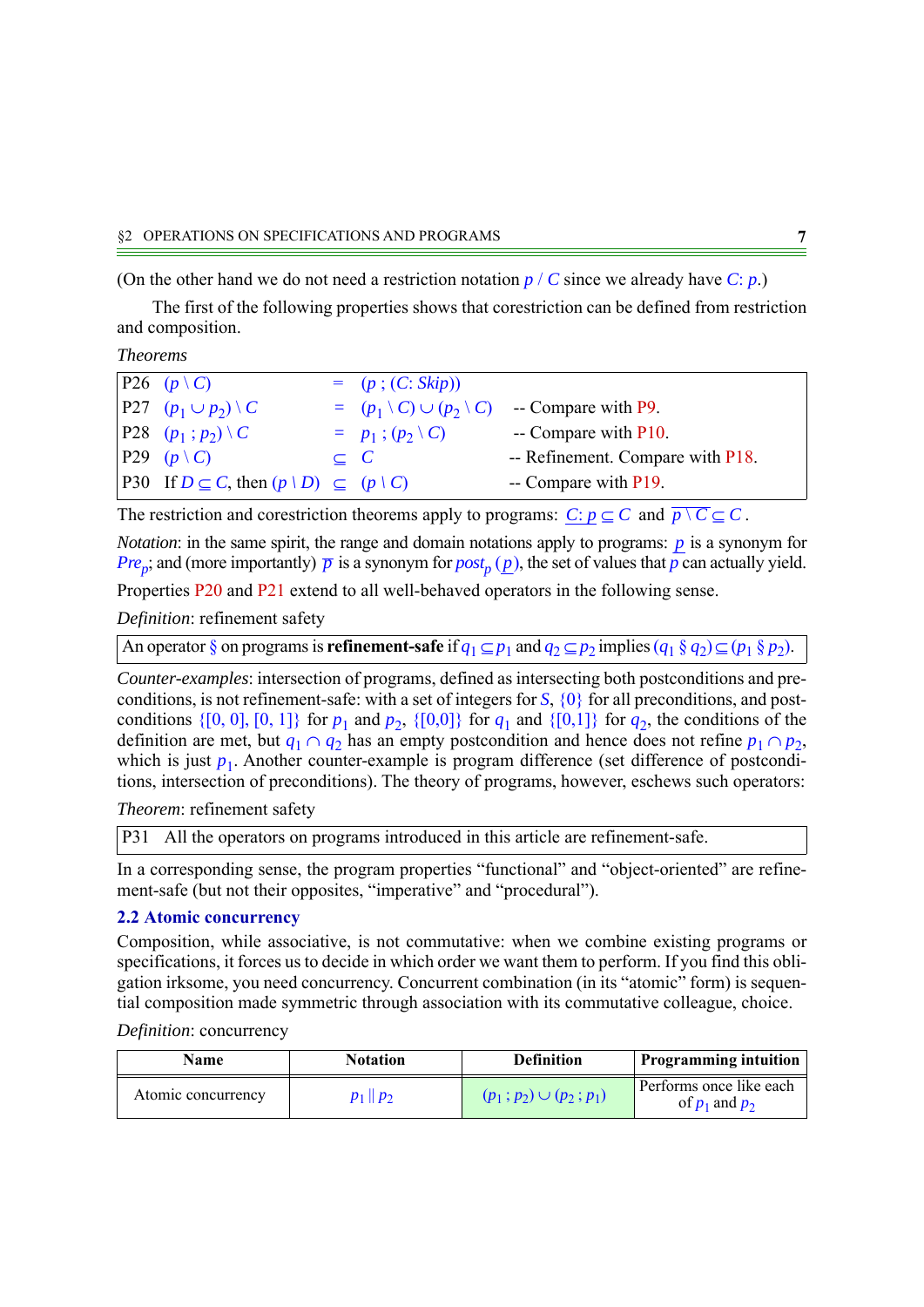*Theorems*: properties of atomic concurrency

|                                       |                                                  | [P32 Atomic concurrency "  "is commutative, associative and refinement-safe.                                                    |
|---------------------------------------|--------------------------------------------------|---------------------------------------------------------------------------------------------------------------------------------|
|                                       |                                                  | [P33 $p_1 \parallel (p_2 \cup p_3) = (p_1 \parallel p_2) \cup (p_1 \parallel p_3)$ -- Concurrency distributes over choice, left |
| $\ P34 (p_1 \cup p_2)\  p_3\ $        | $= (p_1    p_3) \cup (p_2    p_3)$ -  and right. |                                                                                                                                 |
| P35 C: $(p_1    p_2)$                 | $= (C: p_1)    (C: p_2)$                         | -- Restriction distributes over concurrency                                                                                     |
| <b>P36</b> $(p_1    p_2) \setminus C$ | $= (p_1 \setminus C)    (p_2 \setminus C)$       | -- and so does corestriction.                                                                                                   |
| P37 $(p_1 ; p_2)$                     | $\subseteq$ $(p_1    p_2)$                       | -- Sequential composition refines concurrency                                                                                   |
| P38 $(p_2; p_1)$                      | $\subseteq (p_1 \parallel p_2)$                  | $\leftarrow$ in any order.                                                                                                      |

Concurrency generally does not refine composition, but in one particular case it does.

*Definition*: commuting programs

Two specifications/programs commute if  $(p_1 ; p_2) = (p_2 ; p_1)$ .

*Example and counter-example:* if *S* is the set of functions  $PERSON \rightarrow Z$ , recording people's bank account balances, consider a set of programs indexed by persons *p* and integers *n*: the postconditions of  $deposit<sub>n,n</sub>$  and  $withdraw<sub>n,n</sub>$  express that the output differs from the input only by having the balance of  $\hat{p}$  respectively increased and decreased by  $n$ . All these programs commute with each other. They do not commute, however, with the program  $\text{reset}_p$  setting  $p$ 's balance to zero.

*Theorem*

P39 If  $p_1$  and  $p_2$  commute, then  $(p_1 || p_2) = (p_1 ; p_2)$ .

(Not just refinement, but equality. Immediate generalization to more than two programs.)

*Intuition*: commuting programs are a boon for concurrent computation, since they open up many possible realizations for "computing" program results (finding values satisfying *post<sub>n</sub>*) on actual "computers" (the physical devices that ensure postconditions). Assume for example a large number of *deposit* and *withdraw* operations with various clients and amounts. If the specification is that at the end of the trading day the balance of each should be correct (initial, plus accumulated deposits, minus accumulated withdrawals), any distribution of the operations among any number of computers in any order is suitable. In such cases concurrency is an optimization mechanism.

*Comment*: Commuting is not refinement-safe: with  $S = \{0, 1\}$ , the total programs of postconditions  $\lambda x \mid \{0\}$  and  $\lambda x \mid \{1\}$  both refine *Havoc*, which commutes with itself, but do not commute with each other since composing them in both orders yields for  $\theta$  the values  $\theta$  and  $1$  respectively. Abstraction (the inverse of refinement) also does not preserve commuting: *Skip* and *Havoc* do not commute even though *Skip* commutes with itself and refines both.

Refinement and abstraction do preserve commuting for deterministic programs with identical preconditions, but are also of limited interest in this case.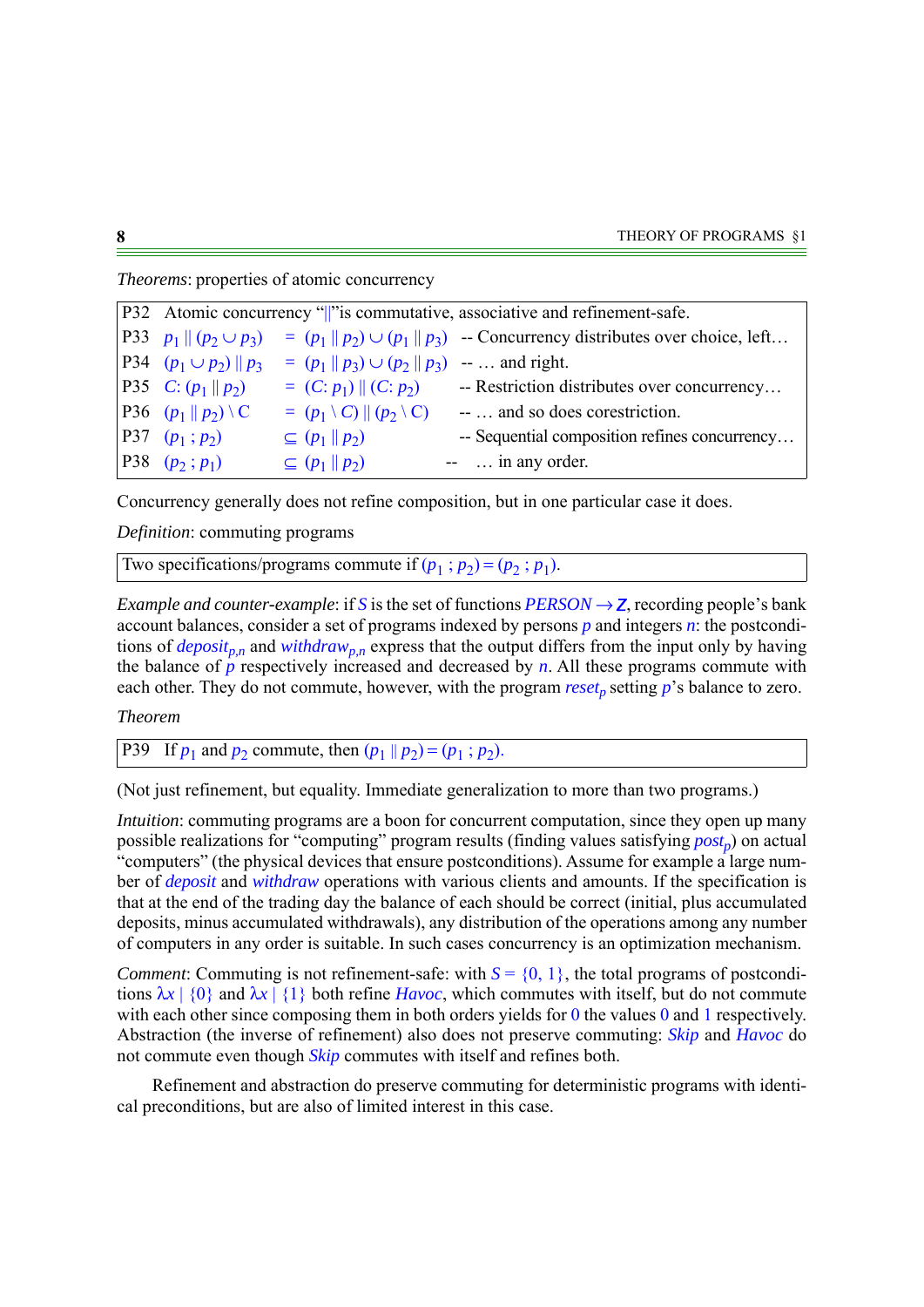#### **2.3 Non-atomic concurrency**

The atomic concurrency operator has a fixed level of granularity, defined by its operands: if they are themselves complex programs built out of simpler components, it will not interleave these components. For example let *on* be "switch on the light", *off* "switch it off" and *p* "say whether the light is on". Assuming that in the initial state the light is on,  $($ *on* ; *off*)  $\|$  *p* will always say no, regardless of which of the operands of the "||" goes first, since (*on* ; *off*) is equivalent to *Skip*.

The practice of concurrency often calls for finer-grain control on concurrency. Here you might want *p* to execute at the beginning, in the middle (between *on* and *off*), or at the end. Such flexibility causes much of the difficulty of concurrent programming, since it opens up the possibility of "data races" (inconsistent orderings of operations, in some executions only); but a general theory of programming must provide a model for it, given here by a ternary operator.

| Name                   | <b>Notation</b>   | <b>Definition</b>                                    | <b>Programming intuition</b>                                |
|------------------------|-------------------|------------------------------------------------------|-------------------------------------------------------------|
| Non-atomic concurrency | $(p_1, p_2) \  q$ | $((p_1 \parallel q)$ ; $p_2)$<br>$(p_1; (p_2    q))$ | Performs once like each<br>operand, with $p_1$ before $p_2$ |

*Notation*: the only new symbol is the comma, used at a place where the semicolon of composition could also appear. The reuse of "||" is only for convenience: the above "Notation" entry describes a new threeoperand operator. Its "Definition" entry relies on the previously defined atomic concurrency operator "||". No confusion arises since the non-atomic operator only occurs in conjunction with the comma.

*Comment*: we do need a specific operator, because proposing a distributive-style law involving standard composition ";" would raise inconsistencies. For example, (*on* ; *off*) || *p* cannot give any other result than *Skip*  $||p$ ; if you want to allow interleaving, you should specify a finer level of granularity, as in  $(\rho n, \rho f) || p$ . In the first case the atomic unit of concurrency on the left side is (*on* ; *off*); in the second case there are two atomic units, *on* and *off*.

Non-atomic concurrency is associative on its first two operands  $p_1$  and  $p_2$ , so you may use commas to separate any number of program operands of non-atomic concurrency. (Reduced to one operand, as in  $(p_1)$  || *q*, atomic and non-atomic " ||" coincide, as they should for consistency.) One may also put *q* first, writing  $q \parallel (p_1, p_2)$ . In other words, the notation lets us use a comma, to specify a finer granularity of interleaving, where we might otherwise use a semicolon.

*Theorems*

<span id="page-8-1"></span><span id="page-8-0"></span>

| $ P40 (p_1, p_2)    q$  | = $(q ; p_1 ; p_2) \cup (p_1 ; q ; p_2) \cup (p_1 ; p_2 ; q)$ |                                           |
|-------------------------|---------------------------------------------------------------|-------------------------------------------|
| $ P41 (p_1;p_2)   q $   | $\subseteq$ $(p_1, p_2)$   q                                  | -- Coarser-grained refines finer-grained. |
| $ P42 p_1; (p_2    q) $ | $\subseteq (p_1, p_2) \parallel q$                            | -- First "law of exchange" of $[8]$ .     |
| $P43(p  q_1); q_2$      | $\subseteq$ $p$ $\mid$ $(q_1, q_2)$                           | -- Second "law of exchange" of $[8]$ .    |

<span id="page-8-2"></span>*Proof* of [P42:](#page-8-0) the left side is  $(p_1$ ;  $p_2$ ;  $q) \cup (p_1$ ;  $q$ ;  $p_2)$ , which from [P40](#page-8-1) (itself a direct consequence of the definition) is a subset of the right side; similarly for [P43](#page-8-2). Both of these properties appear in [\[8\]](#page-27-0) as fundamental axioms of concurrency, but here they are simple theorems.

It is straightforward to symmetrize the non-atomic concurrency notation to  $(p_1, p_2) || (q_1, q_2)$ , vielding the generalized law of exchange from [\[8\]](#page-27-0):  $(p_1 || q_1)$ ;  $(p_2 || q_2) \subseteq (p_1, p_2) || (q_1, q_2)$ .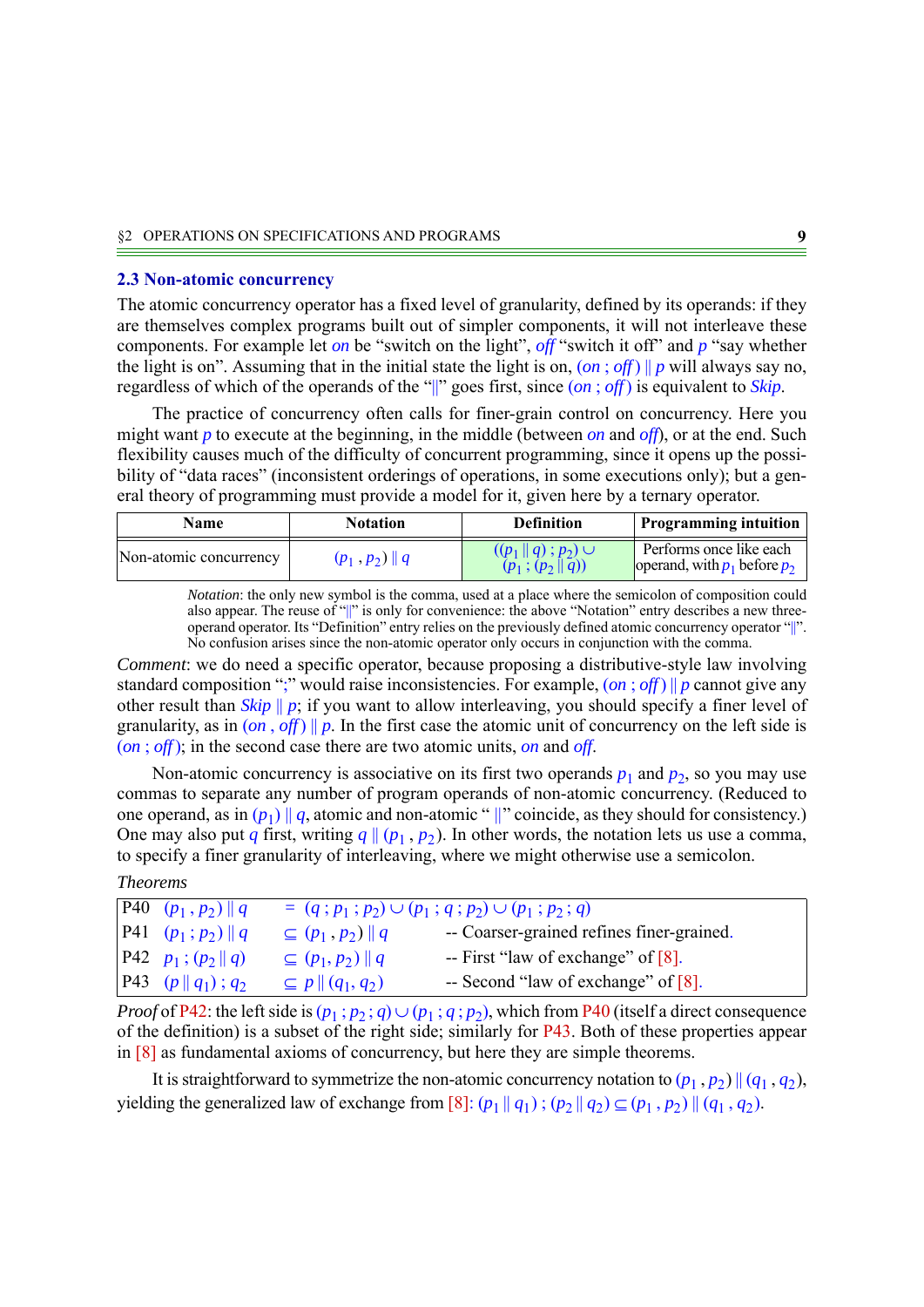# **2.4 Conditionals**

*Definition*: conditionals

| <b>Name</b>                       | <b>Notation</b>                                  | <b>Definition</b>            | <b>Programming intuition</b>                           |
|-----------------------------------|--------------------------------------------------|------------------------------|--------------------------------------------------------|
| Guarded conditional<br>(Dijkstra) | <b>if</b> $C_1$ : $p_1$ $C_2$ : $p_2$ <b>end</b> | $(C_1: p_1) \cup (C_2: p_2)$ | Performs like $p_1$ on $C_1$<br>or like $p_2$ on $C_2$ |
| If-then-else                      | <b>if</b> C then $p_1$ else $p_2$ end            | $(C: p_1) \cup (C': p_2)$    | Performs like $p_1$ on C<br>and like $p_2$ elsewhere   |

*Notation*: *C'*, for a subset *C* of *S*, is its complement:  $S - C$ . The usual programming notation is "not *C*" (see [2.5](#page-9-0) below). The guarded conditional is in fact not new since **if**  $q_1$   $\overline{q_2}$  **end** was introduced in [2.1](#page-3-0) as a synonym for  $q_1 \cup q_2$ , but it highlights the important case of  $q_1$  and  $q_2$  being restrictions.

*Theorems*: conditional instruction properties

<span id="page-9-2"></span>P44 The guarded conditional is commutative.

<span id="page-9-5"></span>P45 Both forms of conditional are associative.

<span id="page-9-4"></span>P46 Both forms of conditional distribute over choice and concurrency.

<span id="page-9-3"></span>

|                                                                          | P47 If $D_1 \subseteq C_1$ and $D_2 \subseteq C_2$ , then (if $D_1: p \mid D_2: q$ end) $\subseteq$ (if $C_1: p \mid C_2: q$ end).         |
|--------------------------------------------------------------------------|--------------------------------------------------------------------------------------------------------------------------------------------|
|                                                                          | P48 If $q_1 \subseteq p_1$ and $q_2 \subseteq p_2$ , then (if C: $q_1$ [] C: $q_2$ end) $\subseteq$ (if C: $p_1$ [] C: $p_2$ end).         |
|                                                                          | $P49$ If $q_1 \subseteq p_1$ and $q_2 \subseteq p_2$ , then (if C then $q_1$ else $q_2$ end) $\subseteq$ (if C then $p_1$ else $p_2$ end). |
| P50 (if C then $p_1$ else $p_2$ end) = (if C' then $p_2$ else $p_1$ end) |                                                                                                                                            |
| P51 $(C:p)$                                                              | $=$ (if C: p end)                                                                                                                          |
| P52 (if $C_1: p_1 \square C_2: p_2$ end)                                 | $C_1$ : $p_1$ -- A conditional refines any of its branches                                                                                 |
| P53 (D: (if $C_1$ : $p \mid C_2$ : q end))                               | = (if $(D \cap C_1)$ : $p$ [] $(D \cap C_2)$ : $q$ end) -- Distributivity.                                                                 |
| P54 (if C then $p_1$ else $p_2$ end)                                     | $=$ (if C: $p_1$ [] C': $p_2$ end)                                                                                                         |
| P55 (if C then $p_1$ else $p_2$ end)                                     | $=$ (if C'then $p_2$ else $p_1$ end)                                                                                                       |

<span id="page-9-6"></span><span id="page-9-1"></span>*Proof*: Refinement properties follow from [P19](#page-5-1), [P21](#page-5-3) and other earlier theorems; for [P53,](#page-9-1) see [P8](#page-4-3) and [P9](#page-4-1). *Comment*: As seen next, "∩" in these rules can also be written "**and**". On [P44](#page-9-2), note that if-then-else is not commutative (but see [P50\)](#page-9-3), and on [P46](#page-9-4) that conditionals do not distribute over composition. *Notation*: As a result of associativity ([P45\)](#page-9-5), a conditional of either kind can be applied to more than two operands. If-then-else uses **elseif** for the second to next-to-last branches, as in **if**  $C_1$  then  $p_1$  **elseif**  $C_2$  **then**  $p_2$  **else**  $p_3$  **end**. A conditional can also take just one operand: for the guarded conditional, **if** C: p **end** is the same as C: p; for if-then-else, by convention, **if** C **then** p **end** is an abbreviation for **if** *C* **then** *p* **else** *Skip* **end**.

# <span id="page-9-0"></span>**2.5 Conditions**

Two special conditions are useful for building programs. *True* is another name for *S*, and *False* another name for the empty set. They should not be confused with the similarly named constants of propositional calculus: *True* and *False* are, like all conditions, sets (subsets of *S*). In fact the theory of programs relies on elementary set theory rather than directly on logic.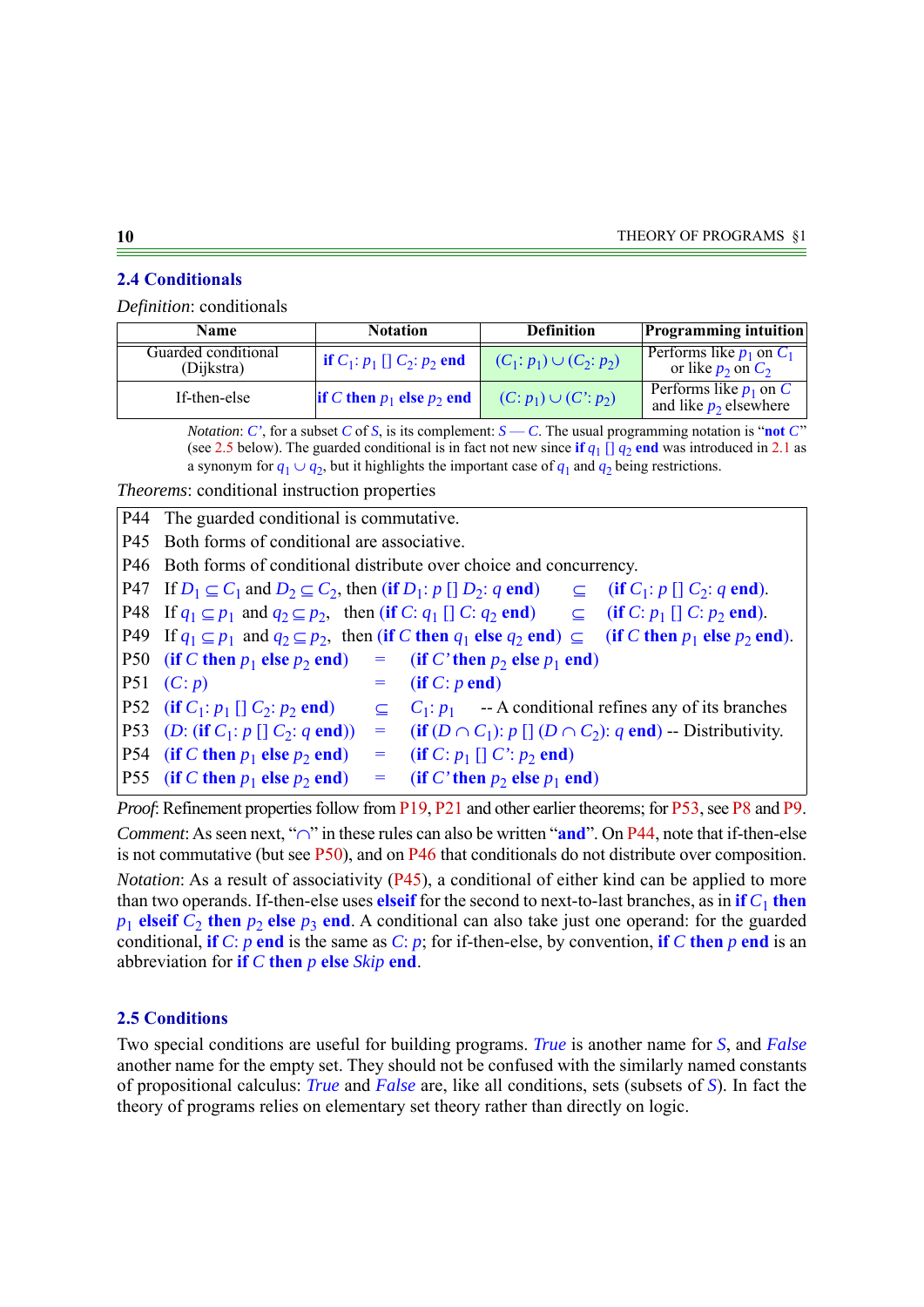It is easy, however, to define boolean-like operators on conditions: **and** and **or** as other names for "∩" and "∪", **not** as another name for complement (in [P55](#page-9-6) we may write *C'* as **not** *C*), **implies** or " $\Rightarrow$ " as other names for " $\subseteq$ ", and so on. Here, in addition to [P19,](#page-5-1) are some properties involving operations on conditionals.

#### *Theorems*

<span id="page-10-0"></span>

| P56 $(True: p)$                                                                 | $=$ $p$   |           |                                            |
|---------------------------------------------------------------------------------|-----------|-----------|--------------------------------------------|
| $PS7$ ( <i>False: p</i> )                                                       |           | $=$ Fail  |                                            |
| $ P58 \ p \setminus True$                                                       |           | $=$ $p$   | -- Here "\" is corestriction on programs.  |
| $ P59 \ p \setminus False $                                                     |           | $=$ Fail  |                                            |
| <b>P60</b> (if True then $p_1$ else $p_2$ end)                                  | $=$ $p_1$ |           |                                            |
| P61 (if <i>False</i> then $p_1$ else $p_2$ end)                                 |           | $=$ $p_2$ | -- And similarly for guarded conditionals. |
| P62 and, or, not, implies distribute over choice, restriction and conditionals. |           |           |                                            |

*Proof*: for [P59,](#page-10-0) note that the postcondition of *p* \ *False* is  $post_p \cap (S \times False)$ , that is, an empty relation (since *False* is the empty set).

### **2.6 Loop**

*Definition*: repetition constructs

| <b>Name</b>          | <b>Notation</b>                                                             | <b>Definition</b>                                               | Programming<br>intuition                              |
|----------------------|-----------------------------------------------------------------------------|-----------------------------------------------------------------|-------------------------------------------------------|
| Fixed repetition     | for any natural integer $i$                                                 | $p^0 = p$ : Skip<br>$p^{i+1} = (p; p^i)$                        | $p$ repeated $i$ times                                |
| Arbitrary repetition | loop $p$ end<br>(or $p^*$ )                                                 | $\bigcup_{i \geq 0} p^{U}$                                      | $p$ repeated any<br>number of times                   |
| "While loop"         | from $a$ until $C$ loop $b$ end<br>(or<br>$a$ ; while not $C$ loop $b$ end) | <i>a</i> ; (loop <i>C</i> ': <i>b</i> end) $\setminus$ <i>C</i> | $a$ , then $p$ repeated<br>until $\overline{C}$ holds |

*Notation*: in the definition of the while loop, it does not matter how we parenthesize the "\"; see [P28.](#page-6-0) Since composition is associative, the inductive expression for fixed repetition can also be written  $(p^i; p)$ .

*Intuition*: **loop** *p* **end** is the program that performs like *p* repeated some finite (but unknown) number of times. Cyclic programs, such as those embedded in devices, follow this pattern. The rest of the present discussion concentrates on the **from** *a* **until** *C* **loop** *b* **end** loop, which starts like *a* then performs like  $b$ , the loop's "body", as many times as needed (possibly zero) until reaching a state satisfying *C*. In slightly different terms: for the loop to yield a result from a given input state *x*, that result must be one of the first elements of *C* reached by successive executions of *b* after *a*. All the previous states are not in *C*, so they are in *C'*, meaning that what we are iterating is not the whole *b* but just *C'*: *b*.

From distributivity follows another expression of the loop: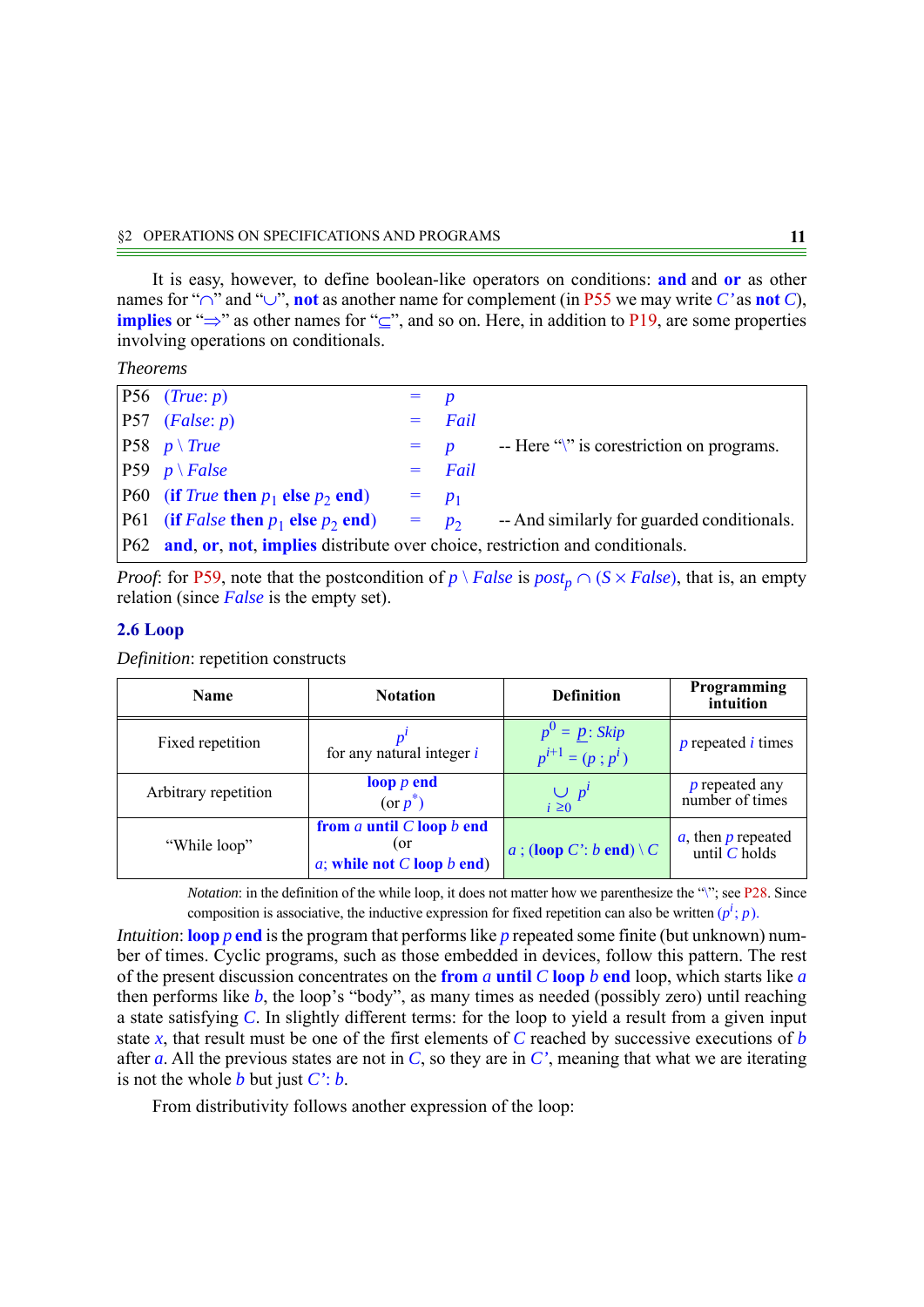*Theorem*: Loop Lemma

<span id="page-11-3"></span>P63 The loop  $l = \textbf{from } a \textbf{ until } C \textbf{ loop } b \textbf{ end } \textbf{ can be written } \bigcup_{i \geq 0} q_i$ , where  $q_i$  is  $a : (C': b)^i \setminus C$ . As a consequence,  $\overline{l} = \cup \overline{q_i}$ .

*Notation reminder*:  $\overline{p}$ , a subset of  $\overline{post_p}$ , is the set of values that *p* can produce.

*Intuition*:  $q_i$  represents a restricted version of the loop, which yields a result (satisfying *C*) after exactly *i* iterations. The loop is the union of all its partial versions.

*Comment*: unlike previous constructs, the loop does not automatically get feasibility from the feasibility of its operands: it is possible for *a* and *b* to be feasible while *l* is not. (A trivial example is **from** *Skip* until *False* **loop** *Skip* **end**, for which every  $q_i$  is *Fail*.) A loop is feasible if and only

if for every suitable state *s* there exists an integer *i* such that  $(a; (C', b)^i) (\{s\})$  contains an element in *C*; in other words, that  $q_i({s})$  is not empty.

The feasibility condition for loops relies on the notion of invariant.

### <span id="page-11-0"></span>**2.7 Invariants**

*Definition*: invariant

A condition *I* is an **invariant** of a program/specification *p* if  $post_p (I \cap p) \subseteq I$ .

*Intuition*: an invariant is called that way because if it holds before application of *p* it will hold afterwards. More precisely, for the initial condition we need not the whole of *I* but just  $I \cap p$ , since results of  $p$  only matter when  $p$  starts in its precondition. The following two theorems result directly from the definition.

*Theorems*

<span id="page-11-1"></span>P64 Any *I* disjoint from  $p$  is an invariant of  $p$ . P65 If *I* and *J* are invariants of *p*, so are  $I \cup J$  and  $I \cap J$ .

*Comment*: image properties involving intersection are usually not as strong as those involving union, because  $r(I \cap J)$  is only a subset of  $r(I) \cap r(J)$ , rather than equal to it as with "∪"; but [P65](#page-11-1) has both operators on an equal footing.

*Theorem*: Invariant Refinement Theorem

<span id="page-11-2"></span>P66 If *I* is an invariant of  $p_1$  and  $p_2 \subseteq p_1$ , then *I* is an invariant of  $p_2$  / Pre<sub>1</sub>.

*Comment*: in practice, the precondition often stays the same under refinement, but in the general case  $p_2$  might have a broader precondition; there is no guarantee that the original invariant will hold for the new states, hence the restriction to *Pre*1.

*Definition*: invariant-preserving operator

An operator on programs is **invariant-preserving** if any invariant of all its program operands is also an invariant of the operator's result.

*Example*: program composition is invariant-preserving.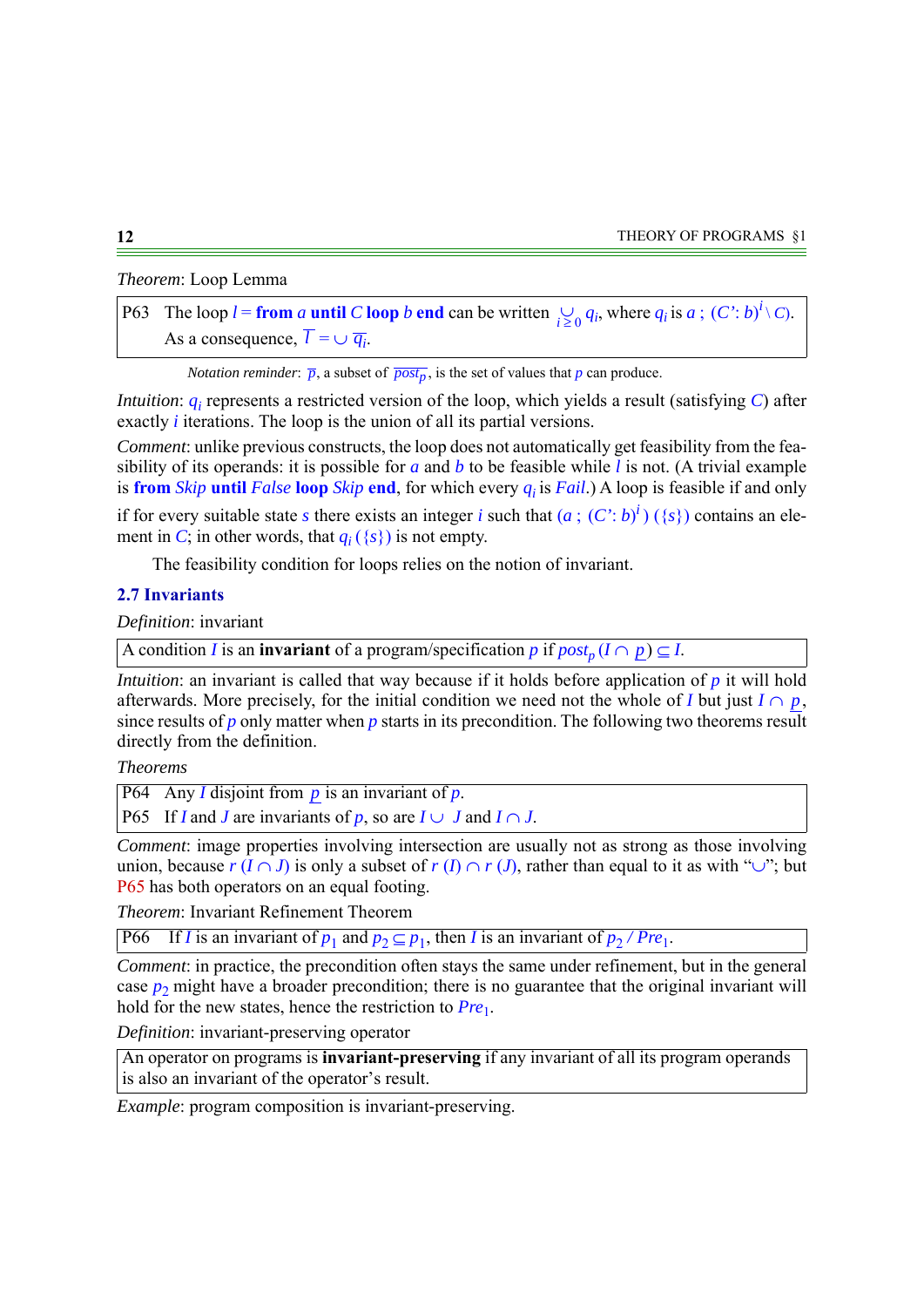*Proof*: assume *I* is an invariant of both  $p_1$  and  $p_2$ . The definition of program composition ([2.1](#page-3-0)) gives  $(post_1 \backslash Pre_2)$ ; *post*<sub>2</sub> as the postcondition of  $q = (p_1 ; p_2)$ . From [P26](#page-6-1) and properties of image  $((r_1 ; r_2) (A) = r_2 (r_1 (A)))$  and restriction  $((C: r) (A) = r (C \cap A))$ , it follows that  $post_q(q \cap I) = post_2 (Pre_2 \cap Res_1)$  where  $Res_1 = post_1 (q \cap I)$ . Since *I* is an invariant of  $p_1$ ,  $Res_1 \subseteq I$ ; since it is also an invariant of  $p_2$ , then,  $post_2 (Pre_2 \cap Res_1) \subseteq I$ .

*Comment*: the discussion after the definition of program composition in [2.1](#page-3-0) noted that taking just *post*<sub>1</sub>; *post*<sub>2</sub> as postcondition for  $p_1$ ;  $p_2$  would not yield a feasible result: we need the corestriction to *Pre*<sub>2</sub>. This property is also essential for invariant preservation: without it we would be applying  $\overline{post_2}$  not to  $\overline{Pre_2 \cap Res_1}$  but just to  $\overline{Res_1}$ , on which  $\overline{post_2}$  does not preserve the invariant.

This result about composition is only a particular case of the following general property.

*Theorem*: General Invariant Theorem

P67 All the program operators defined so far are invariant-preserving.

*Proof*: the result for all the basic operators (choice, sequence, restriction) follows from the settheoretical properties of relational image, including the following in addition to those used in the preceding proof:  $r(C \cup D) = r(C) \cup r(D)$ ;  $r(C \cap D) \subseteq r(C) \cap r(D)$ ;  $(r \setminus D)$   $(C) \subseteq r(C)$ . The subsequent operators (concurrency, conditional) are defined from the basic ones and retain their invariant preservation.

Every element of the infinite unions that define loops is made out of basic operators and, by induction, is invariant-preserving. Since union maintains this property, the loops themselves possess it. They benefit, however, from a more specific form of the notion of invariant.

*Definition*: loop invariant

A loop invariant of from *a* until *C* loop *b* end is a subset of  $\overline{a}$  that is an invariant of *C*': *b*.

The Invariant Refinement Theorem, [P66](#page-11-2), implies that a "loop invariant" is an "invariant", in the general sense, of the part of the loop that comes after initialization (*a*).The following theorem yields a stronger form of the relationship between the two concepts.

*Theorem*: Loop Correctness Theorem

<span id="page-12-0"></span>P68 If *I* is a loop invariant of the loop  $l =$  (from *a* **until** *C* loop *b* end), then  $\overline{l} \subseteq C \cap l$ 

*Intuition*: The theorem characterizes the fundamental property of loops [\[11\]](#page-27-1) [\[5\]:](#page-26-1) the goal of a loop is to obtain on exit  $(\overline{l})$  a combination of the exit condition  $(C)$  and a judiciously chosen invariant (*I*, a weakening of the desired result).

*Proof*: since *I* is an invariant of *C*': *b*, it is an invariant of  $(C^{\prime}: b)^{i}$  for any integer *i*; since *I* is also a subset of  $\overline{a}$ , it follows that  $\overline{q_i} \subseteq I$  for every *i*, with  $q_i$  as defined in the Loop Lemma, [P63](#page-11-3). Then, from the second part of the Loop Lemma,  $\overline{l} \subseteq I$ . In addition, the corestriction theorem tells us that  $\overline{q_i} \subseteq C$  as well, again for every *i*; this property extends to  $\overline{l}$ .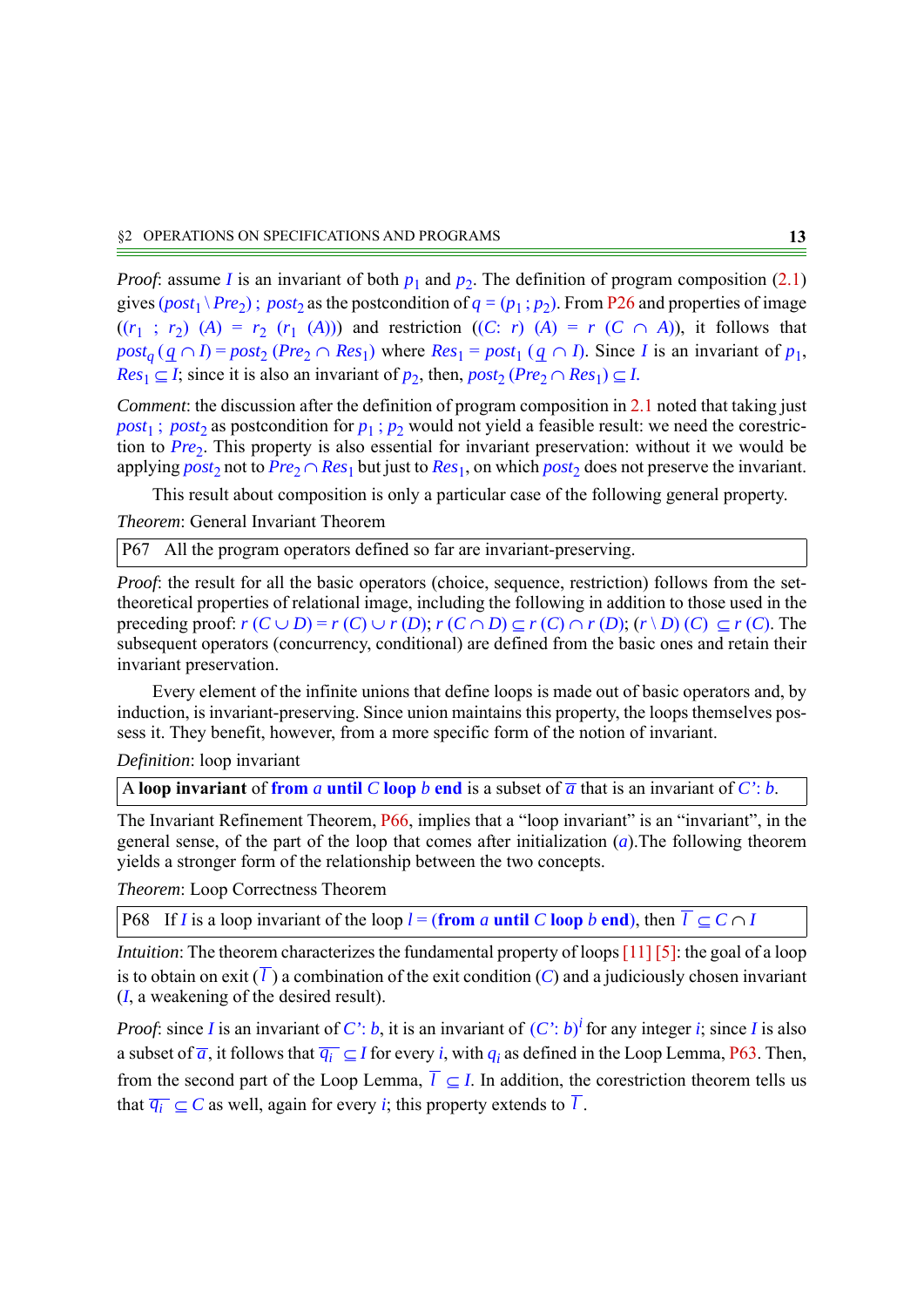*Comment*: despite its fundamental role, the Loop Correctness Theorem does not fully cover the theory of loops because it says nothing about feasibility. It states that loop results — elements of  $\overline{l}$  — possess interesting properties, but not that such elements exist for every legal input state. In fact, a loop yielding no results at all (an empty  $\overline{I}$ ) would satisfy the theorem. In the traditional terminology of theoretical informatics, the theorem is a "*partial correctness*" result, useful only if we can also guarantee "*termination*". The complementary theorem follows.

### *Theorem*: Loop Feasibility Theorem

<span id="page-13-0"></span>

|  | P69 For feasible <i>a</i> and <i>b</i> , the loop from <i>a</i> until <i>C</i> loop <i>b</i> end is feasible if both: |  |  |  |  |  |
|--|-----------------------------------------------------------------------------------------------------------------------|--|--|--|--|--|
|--|-----------------------------------------------------------------------------------------------------------------------|--|--|--|--|--|

- *<u>b</u>*∪ *C* is a loop invariant.
- $C'$ : *post<sub>b</sub>* is well-founded.

*Notation*: a "well-founded" (or "Noetherian") relation is one that admits no infinite chain.

*Proof*: For an arbitrary element *s* of <u>a</u>, define  $S_0$  as a ({*s*}) and  $S_{i+1}$  as (*C*': *post<sub>b</sub>*) ( $S_i$ ). In other words,  $S_i$  is  $(a; (C': b)^i) (\{s\})$ , the result of iterating the loop *i* times on *s*. Then  $q_i(\{s\}) = S_i \cap C$ . We will prove a non-disjointness property:  $S_i$  and  $C$  cannot be disjoint for all  $i$ . Then there exists an *i* such that  $q_i$  ({*s*}) contains at least one element, which is in  $\overline{q_i}$  and hence in  $\overline{l}$ , showing that the loop is feasible.

The proof of non-disjointness is by contradiction. Assume that *Si* and *C* are disjoint for all *i*. By induction,  $S_i$  is not empty: since *a* is feasible,  $S_0$  is not empty; and if  $S_i$  is not empty, the invariant property tells us that  $S_i \subseteq \underline{b} \cup C$ ; with  $S_i$  disjoint from *C* this means  $S_i \subseteq (\underline{b} \cap C')$  which implies, *b* being feasible, that  $S_{i+1}$ , the image of  $S_i$  by *C'*: *post<sub>b</sub>*, is not empty. But then elements of successive non-empty sets in the infinite sequence  $S_i$  are related by  $C'$ :  $post_b$ , an impossibility since the relation is well-founded.

*Comment*: while the theorem gives a general condition for loop feasibility, it is often not practical to check directly that  $C$ : *post<sub>b</sub>*, the loop body, is well-founded. A standard technique is to map states to a simpler domain on which it is easier to check that the counterpart of  $post<sub>b</sub>$  is wellfounded, according to the following definition.

#### *Definition*: loop variant

A **loop variant** of **from** *a* **until** *C* **loop** *b* **end** is a total function *v* from *S* to a set *V* equipped with a well-founded relation "<", such that  $v(s') < v(s)$  for any *s* in *C*' and *s*' in *post<sub>b</sub>* (*s*).

The existence of a variant shows that  $post_b$  itself is well-founded, fulfilling the second condition of the Loop Feasibility Theorem. The most frequent choice for *V* is the set of natural integers and for " $\leq$ " the usual order relation on integers.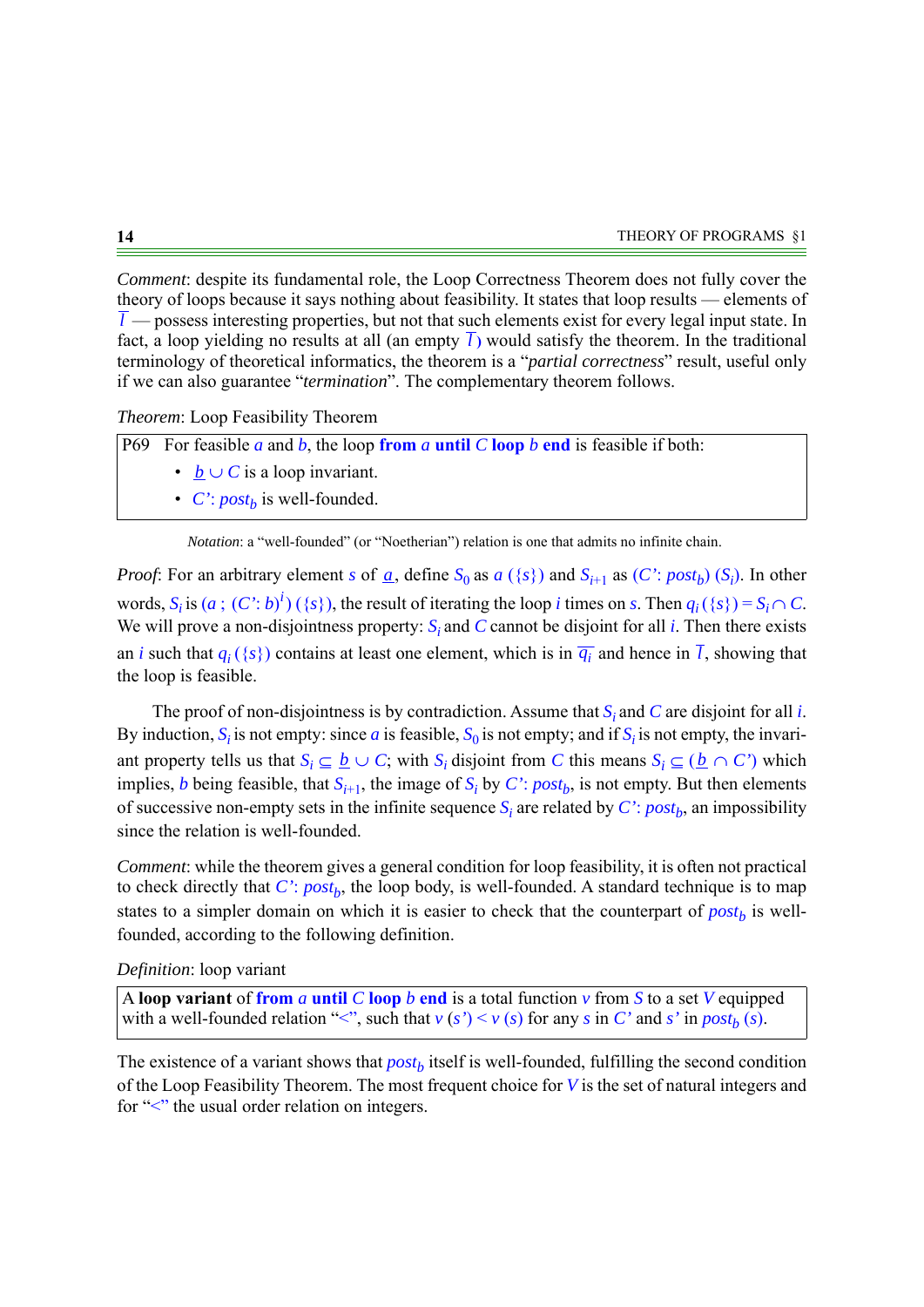# <span id="page-14-0"></span>**3 Contracted programs**

There is, as noted, no difference of principle between specifications and programs. Since this is not the conventional view, let us see if we can find a place for a meaningful distinction.

We already saw that the first attempt, stating that specifications are abstract and programs concrete, does not make the cut, since "level of abstraction" is a relative notion (the example was an assignment instruction, abstract for some and concrete for others). A seemingly more promising intuition is that programs are *executable* while specifications are descriptive; but it does not work either, since executability is also a relative notion, which has evolved through the history of computing (the example here was  $Result^2 = input$ , which can be executable in a high-level language).

The relevant criterion is correctness. As captured by the notion of feasibility, a specification can be inconsistent (if it tells you that the result must be zero and also that it can be one) or consistent; but it makes no sense to ask whether it is correct. Correct with respect to what? Probably with respect to the customers' desires, or to their actual needs, but these would have to be written down as another, higher-level specification, only pushing the problem further. We do know, however, what it means for a program to be correct: it performs according to a stated specification. Correctness is a relative notion.

Indeed what truly distinguishes a program from a specification, in the common usage of these terms, is neither the level of abstraction nor the possibility of execution, but the existence of *two* programs/specifications in the sense of the present theory, such that one of them is a refinement of the other. The following notation reflects this analysis.

*Definition*: contracted program, specification part, contract, implementation part, correctness

The notation **require** *Pre* **do** *b* **ensure** *post* **end**, a **contracted program**, asserts that *b* is an implementation of the specification/program  $p = \langle post, Pre \rangle$ .

Then *p* is the **specification part**, or **contract**, and *b* the **implementation part**.The contracted program is also said to be a **correct program**.

*Reminder*: an implementation of  $p$  is a feasible refinement of  $p$ . The refinement theorem,  $\overline{PS}$ , indicates that *p* is feasible as well. The definition of refinement indicates that the precondition of *b* is a superset of *Pre* and its postcondition a subset of *post*. (The name *b* stands for "body".)

*Intuition and comment*: the notion of contracted program simply introduces a programming notation for the concept of refinement. Since a program is useless without a precise understanding of what it is supposed to do, program authors should only produce contracted programs. Regrettably, this practice is not yet universal.

The above definition provides a final clarification of what programs in the usual sense of the term (*contracted programs* in the present theory) really are: **a program is a proof obligation**. Writing **require** *Pre* **do** *b* **ensure** *post* **end** is a way to state that *b* must refine *p*, and requires the author, before clicking "Run", to click "Verify". Section [5.2](#page-21-0) expands on this definition.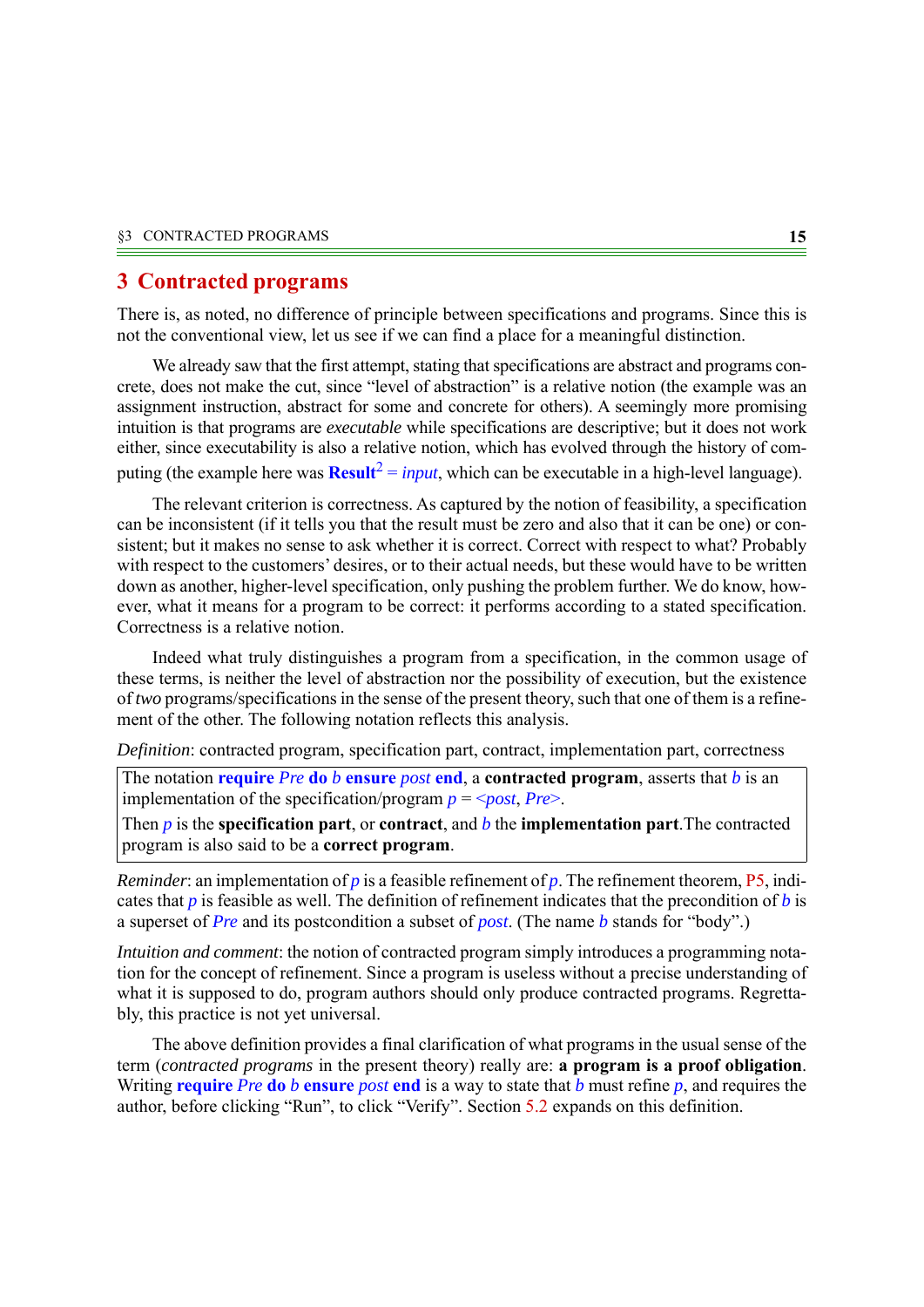*Theorem*

P70 If  $post \subseteq post'$ ,  $Pre' ⊂ Pre$ , and **require**  $Pre$  **do** *b* **ensure**  $post$  **end** is a contracted program, so is **require** *Pre'* **do** *b* **ensure** *post'* **end**.

*Comment*: in this case, since we keep the implementation and go to a new specification, we can only strengthen the precondition and weaken the postcondition.

The following concepts are defined for given *Pre*, *post* and *b*.

*Definitions*: weakest precondition, strongest postcondition

 $post_b$  / *Pre*, also written *b* **sp** *Pre*, is the **strongest postcondition** of *b* for *Pre*.  $\frac{b}{b}$  — *post*<sub>b</sub> — *post*, also written *b* **wp** *post*, is the **weakest precondition** of *b* for *post*.

*Intuition:*  $post_b$  — *post* is the set difference of two relations, giving us the set of pairs that belong to the first but not to the second. Its domain,  $post_b - post$ , is the set of states for which *b* produces at least one result that *post* could never produce. Subtracting this domain from  $b$ , the domain of *b*, gives us the set of states on which *b* is guaranteed to agree with *post*.

The following property justifies the terms "strongest" and "weakest".

*Theorem*

P71 If **require** Pre **do** *b* **ensure** post **end** is a correct program, then  $(b \text{ sp } Pre) \subseteq post$  and  $Pre \subseteq (b \text{ wp } post).$ 

*Proof*: Let *p* be <*post, Pre*>. Since *b* is a refinement of *p*, *post*<sub>*b*</sub>  $\frac{C}{p_{ro}}$  *post* by the definition of refine-*Pre*

ment, yielding the first property of the theorem. By refinement,  $Pre \subseteq b$ ; the just mentioned property  $post_b \subseteq_{Pre} post$  implies that  $post_b - post$  is disjoint from *Pre*, so  $Pre \subseteq_{pre} b - post_b - post$ , giving us the second property.

As a corollary, we get a compact definition of program correctness.

*Theorem*

```
P72 require Pre do b ensure post end is correct if and only if Pre \subseteq \underline{b} - post_b \rightarrow post.
```
*Theorems*

<span id="page-15-0"></span>

| $ P73 \t\t b$ sp False                                        | $=$ Fail                                                             |
|---------------------------------------------------------------|----------------------------------------------------------------------|
| $ P74 \t\t b$ wp Fail                                         | $= False$                                                            |
| $ P75 \text{ Fail sp } C $                                    | $=$ Fail                                                             |
| $ P76 \text{ Fall wp } p $                                    | $= False$                                                            |
| $ P77 \t\t b \text{sp} (p \cup q) $                           | $= (b \operatorname{sp} p) \cup (b \operatorname{sp} q)$             |
| $\begin{bmatrix} P78 & b \ \text{wp}(p \cup q) \end{bmatrix}$ | $\supseteq$ ( <i>b</i> wp <i>p</i> ) $\cup$ ( <i>b</i> wp <i>q</i> ) |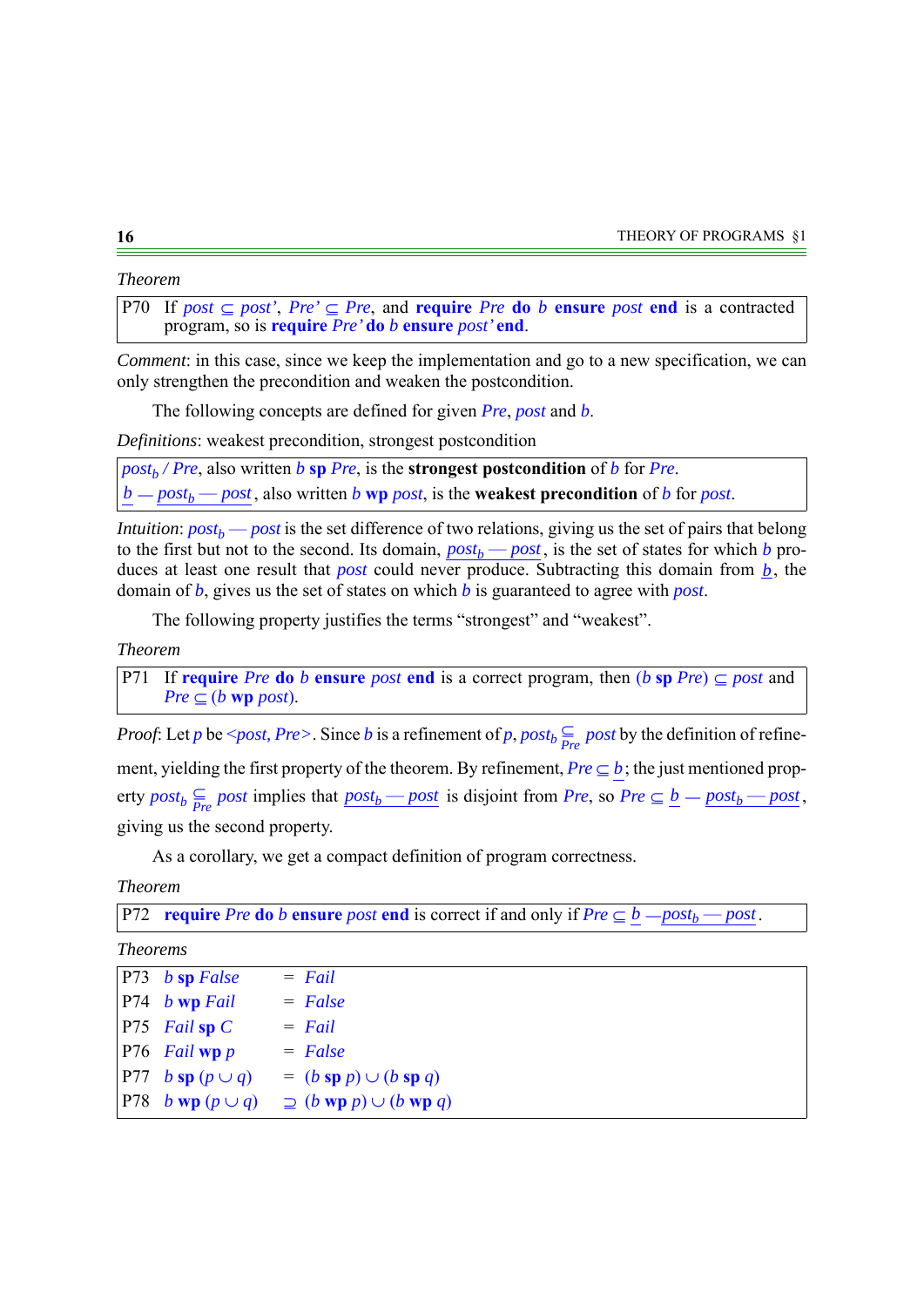(and so on). As an example of why [P78](#page-15-0) is not an equality, consider postconditions  $\{[0, 1], [0, 2]\}$ for *b*,  $\{[0, 1]\}$  for *p* and  $\{[0, 2]\}$  for *q*, all with precondition  $\{0\}$ . Then both *b* **wp** *p* and *b* **wp** *q* are empty (since *b* — *p* has postcondition {[0, 2]} and *b* — *q* has {[0, 1]}), but *b* **wp** (*p* ∪ *q*) is {0}. This property is related to the comment (after  $P25$ ) that in the angelic theory  $p_1$  does not generally refine  $p_1 \cup p_2$ .

*Definition*: generalizing refinement to contracted programs

If  $q \subseteq p$  (q refines p), **require** Pre **do** q **ensure** post **end** refines **require** Pre **do** p **ensure** post **end**.

*Comment*: it is possible to generalize the definition further by having different *specification* parts.

*Definition and theorem*: Most Abstract Implementation

<span id="page-16-1"></span>P79 For feasible p, require  $\overline{p}$  do  $\overline{p}$  ensure  $post_p$  end, the most abstract implementation of *p*, is a correct program, which every implementation of *p* refines.

*Intuition*: The most abstract implementation is the specification used as its own implementation.

# **4 States and environments**

The exact nature of *S*, the state set, varies considerably between application domains and the formalisms supporting programming (*programming languages* as defined next in section [5\)](#page-19-0). Some properties, however, are common to most variants.

# **4.1 Mappings**

The state tracks the evolution, during the computation, of certain elements of information relevant to the results. As a consequence, a state almost always includes (as its essential components) one or more mappings between these elements and their current values. "Mapping" is a general term roughly equivalent to "function"; in programming, since the memories of both humans and computers are finite, these functions will also be finite. *S*, then, includes components of the form *Name*  $\rightarrow$  *Value* for appropriate sets of names and values.

*Notation*:  $A \rightarrow B$  is the set of possibly partial functions, and  $A \not\rightarrow B$  the set of finite functions, from *A* to *B*. Inclusions are:  $(A \nrightarrow B) \subseteq (A \nrightarrow B) \subseteq (A \nrightarrow B)$  and  $(A \rightarrow B) \subseteq (A \nrightarrow B)$ .

# <span id="page-16-0"></span>**4.2 Environment and store**

It is common for the state to have two clearly identified components: the environment and the store, also known as the static and dynamic parts. In a simple case, with a set *Var* (for "variables") of names and a set *Type* representing the types of possible values, the environment is of the form *Var*  $\rightarrow$  *Type* and the store of the form *Var*  $\rightarrow$  *Value*. This division reflects the typical process of executing programs on a computer:

- A first step known as **compilation** creates the environment.
- The actual computation, known as **execution**, takes place in the second step, which builds and transforms the store, constrained by environment built in the first step.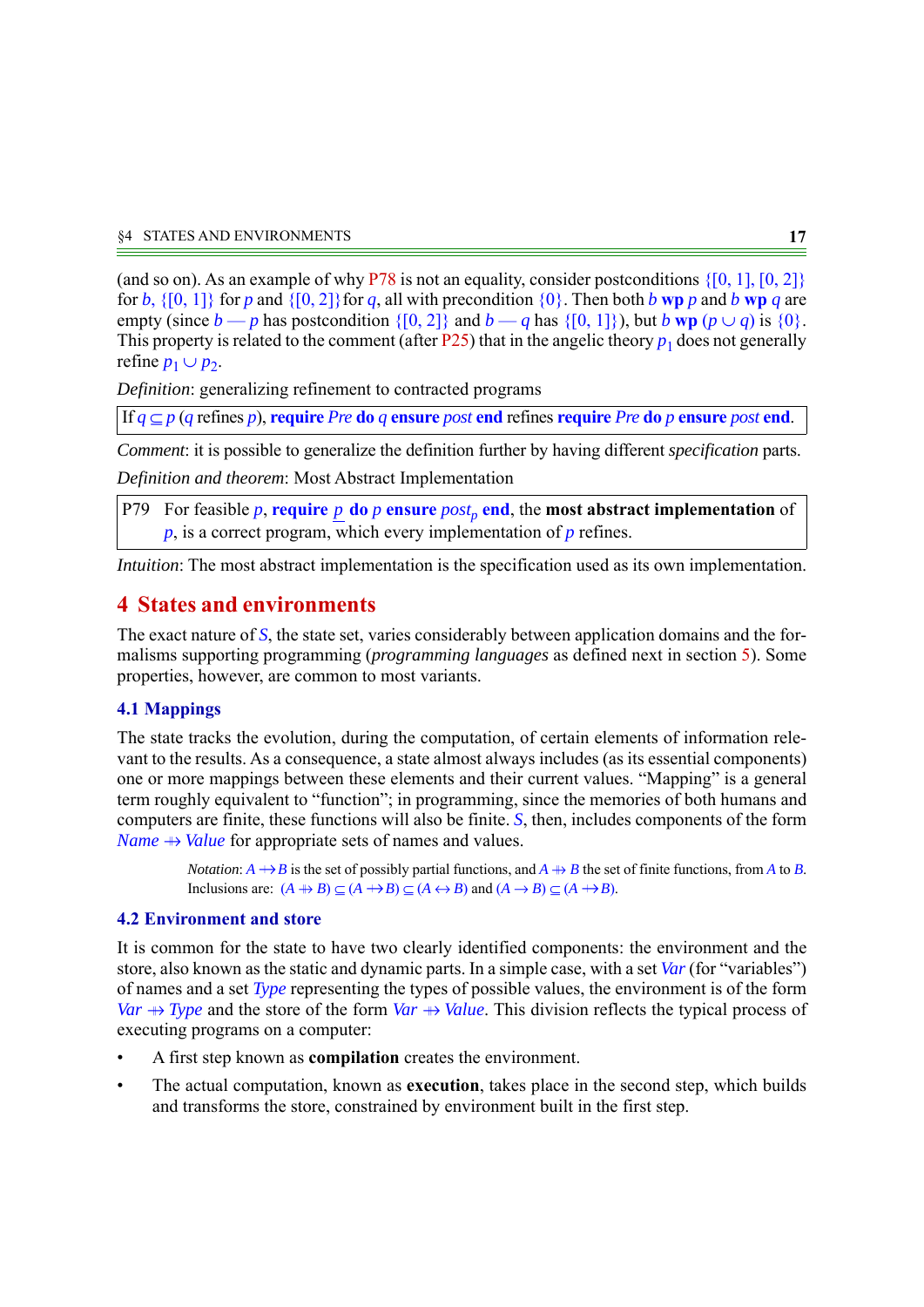One of the advantages of this approach is that it requires programmers to define types for every variable, making it possible to detect mistakes (such as applying a boolean operation to integer variables) in the first step; in that case the second step does not take place until the programmer has corrected the mistake. Such a process limits the risk of erroneous computation. Another advantage is that it is not necessary to repeat the first step once it has succeeded: subsequent executions of the same program, applied to different input states, can use the result of the compilation.

#### *Definitions*: declaration, instruction

A function in  $S \rightarrow S$  is a **declaration** if it leaves the store part unchanged, and an **instruction** if it leaves the environment part unchanged.

*Intuition*: it is good practice to separate the two kinds of operation; declarations set up the environment; instructions, working in a defined environment, change only the store.

*Comment*: the characterization of programming styles (functional, object-oriented) in section [1](#page-0-0) properly applies to the store component of the state. So do the definitions of *Skip* and *Fail* ([2.1](#page-3-0)) if we wish to treat these operations as instructions.

#### **4.3 Notational principles: cartesian product considered harmful**

The preceding discussion has stopped short of specifying *S* as the cartesian product  $E \times M$  where  $\overline{E}$  is the environment and  $\overline{M}$  (for "memory") the store. It does not even use the common programming-like "record" notation (*environment*: *E*; *store*: *M*) (mathematically denoting a function in *Tag*  $\rightarrow$  *U*, where *Tag* is the set of names to the left of the colons and *U* the union of the sets to their right, with the constraint that the function's values for the *i*-th tag are in the *i*-th set). The two models are isomorphic and either one would be suitable for a purely mathematical discussion, but for modeling software concepts they are too constraining.

The reason is that the theory of programs, like the development of programs, calls for more incremental notations, allowing us to extend and adapt existing models. Both cartesian product and the record notation are closed: if you have defined a concept such as "state" through a particular set of components, such as the environment and the store, and later want to add a component, you must rework all previously defined operations (functions or relations) on states. An example of such an operation is a declaration, defined as  $\lambda e$ ,  $m | [d (e), m]$  where *d* is an function on the environment (for example, if *e* is or includes a mapping in  $Var \nrightarrow Type$ , *d* yields a new version of the mapping, extended with a new pair such as [*n*, *INTEGER*]). If you add a third component to the concept of state, this definition, which yields a pair rather than a triple, no longer makes sense.

Cartesian product is not the only culprit: definition by alternation is just as bad. It is common to use definitions of the form  $L \triangleq J | K$ , specifying that an element of L is disjointly either an element of *J* or an element of *K*. (Again there is a simple mathematical model, applicable even if *J* and *K* are not disjoint: the notation describes pairs in  $\{1, 2\} \times (J \cup K)$  such that the second element is in *J* for 1 and in *K* for 2, with generalization to any number of alternatives.) This notation suffers from the same drawback: adding an alternate breaks all previous derivations.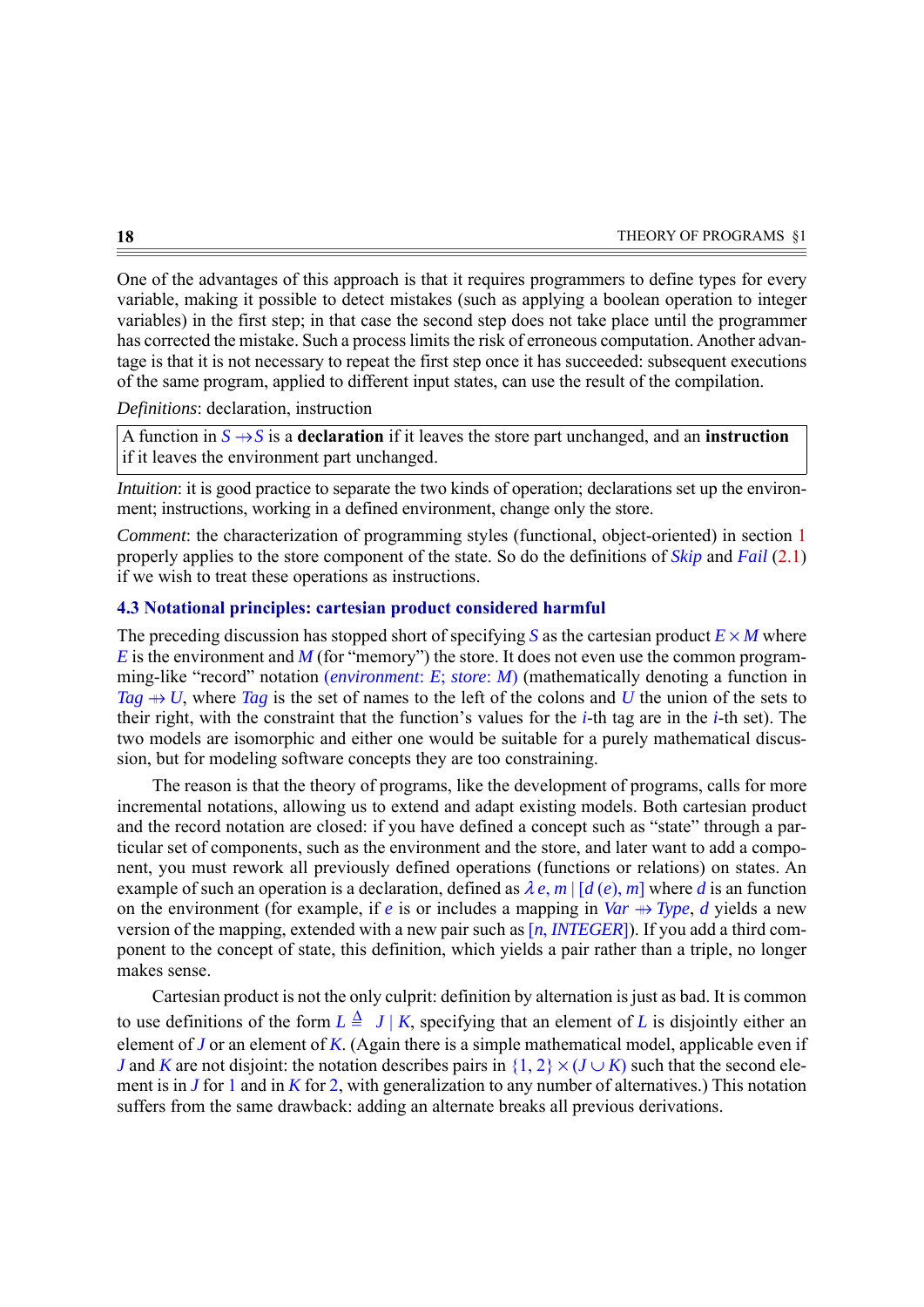In programming, the "object-oriented" method of programming, with its concept of "inheritance", is an effective remedy to these problems. The theoretical side requires such solutions too.

This article does not introduce the details of the appropriate notation but it is useful to see the principal convention, used as the replacement for cartesian product. When a set needs to be defined with a number of components, we give each a name, as in

#### *S* **component**

*environment*: *E*

#### *store*: *M*

This mathematical notation simply asserts the existence of two total functions, *environment* in  $S \rightarrow E$  and *store* in  $S \rightarrow M$ . Projections are written (for a state *s*) *s*. *environment* and *s*. *store*. A function on composite objects defined from functions on their components is of the form

#### **on** *S* **update**

*environment'* = *d* (*environment*)

#### **end**

denoting a function in  $S \rightarrow S$ , with the rule that the function leaves unchanged any component not named, here *store*; the example denotes the function that for any state of components *e* and *m* yields the state of components  $d(e)$  and  $m$ . In the end, these notations are equivalent to the cartesian product and record forms, but there is a practical difference: you can include as many "**component**" and "**on**" definitions as you like, even for the same target set *S*, in an incremental fashion. In many cases, the existing specifications can remain as they were, thanks to the rule that not citing a component in an **on** ... **update** ... specification means leaving it unchanged.

Such definitions are cumulative: mathematically, the resulting specification is the cartesian product of all the **component** declarations. (This convention assumes that the graph of declarations involves no recursion; it can be extended through fixpoint techniques to support recursive definitions.) A similar convention applies to sets defined by alternation.

In both cases, a simple notation supports "lifting" an operation on a component into an operation on the whole. For example if *d* is an operation on the environment it is convenient to treat it also as an operation on the state, which as in the above **on** ... **update** ... example leaves all other components unchanged.

This article will not need further details of these techniques, but they are important for the practical development of specifications and programs.

#### **4.4 Kinds of state**

While the precondition is a set of states, the postcondition in the general case is a relation over two states, initial and final; a common term is "*two-state assertion*". For example, we may want to specify that the initial state contains a positive number (precondition, a set) and the final state its approximate square root (postcondition, a relation between input and output).

Some postconditions, for example "the output is positive", do not involve the initial state: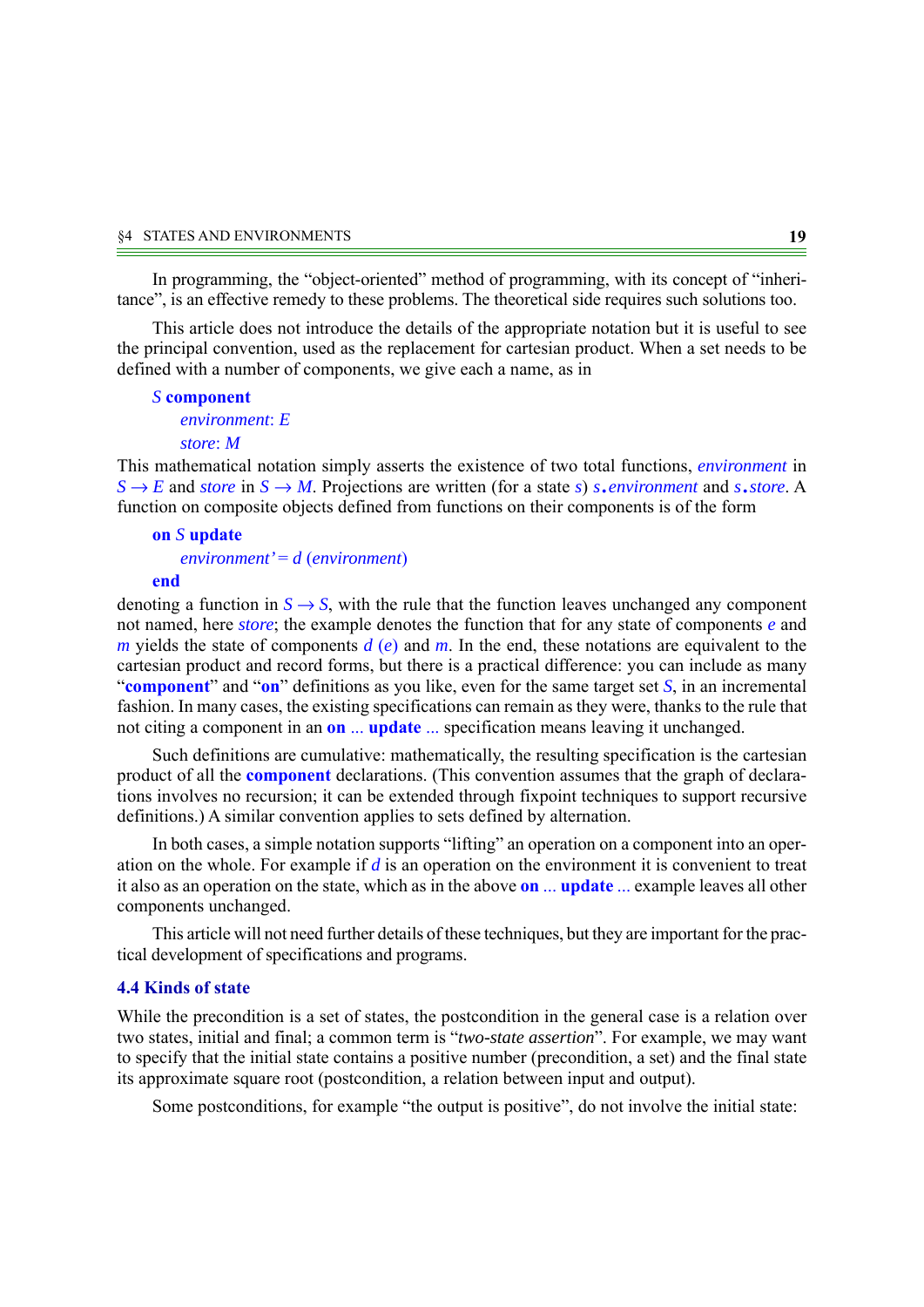*Definition*: Markovian, one-state

A postcondition *post* is **Markovian**, or **one-state**, if ∀ *s*,  $s_1$ ,  $s_2$  | ( $s_1$  **post** *s*) = ( $s_2$  **post** *s*)

Notation: *x* **r** *y*, for a relation *r*, expresses that  $[x, y] \in r$  (the relation connects the two elements). The equality in the definition is equivalence (equality between two boolean properties).

*Intuition*: a Markovian postcondition characterizes only the final state, regardless of the input.

*Comment*: a useful program produces different results for different inputs, and so is generally not Markovian if considered as a whole. But postconditions are often expressed as intersections (conjunctions) of properties, some of which can be Markovian; for example the result's square is close to the input *and* the result is non-negative. The Markovian property can also characterize intermediate steps in the program. This observation extends to the following state properties.

*Definition*: trivial, irrelevant, relevant

For a postcondition *post*, a state *s* is:

- **Trivial** if ∀ *s*1 | *s* **post** *s*1.
- **Irrelevant** if ∀ *s*1*, s*<sup>2</sup> | (*s* **post** *s*1) = (*s* **post** *s*2).
- **Relevant** if not irrelevant  $(\exists s_1, s_2 | (s \text{ post } s_1) \neq (s \text{ post } s_2)).$

*Intuition*: if a state is trivial, a transition to *any* other state will fulfill the postcondition. If it is irrelevant, it plays no role in whether the next state satisfies the postcondition.

### *Theorem*

P80 A specification <*post*, *Pre*> is feasible if and only if every state in *Pre* is either trivial or relevant.

*Proof*: We may assume a non-empty *Pre*.  $(\Rightarrow)$  Assume the specification is feasible. If a state *s* in *Pre* is irrelevant and not trivial, *s* **post** *s*<sub>1</sub> holds for no *s*<sub>1</sub>. Feasibility implies *Pre*  $\subseteq$  *post*, meaning there is an  $s_1$  such that *s* **post**  $s_1$ , yielding a contradiction.  $(\Leftarrow)$  Assume every state *s* in *Pre* is either trivial or relevant. If *s* is trivial, it is in *post*. If *s* is relevant, then there exist  $s_1$  and  $s_2$  so that either *s* **post**  $s_1$  or *s* **post**  $s_2$ , so it is also in *post*.

# <span id="page-19-0"></span>**5 Languages and programming**

"Programming" is the act of writing contracted programs according to the preceding definitions. Such a program has two parts: the contract represents the goal of the program, as advertised to its users; the implementation represents the operations that will run on the computer. The definition ensures that the implementation matches the contract.

# **5.1 Programming languages**

If the contract is given, in the form of *Pre* and *post*, programming consists of solving **require** *Pre* **do** *b* **ensure** *post* **end**, viewed as an equation of which *b* is the unknown.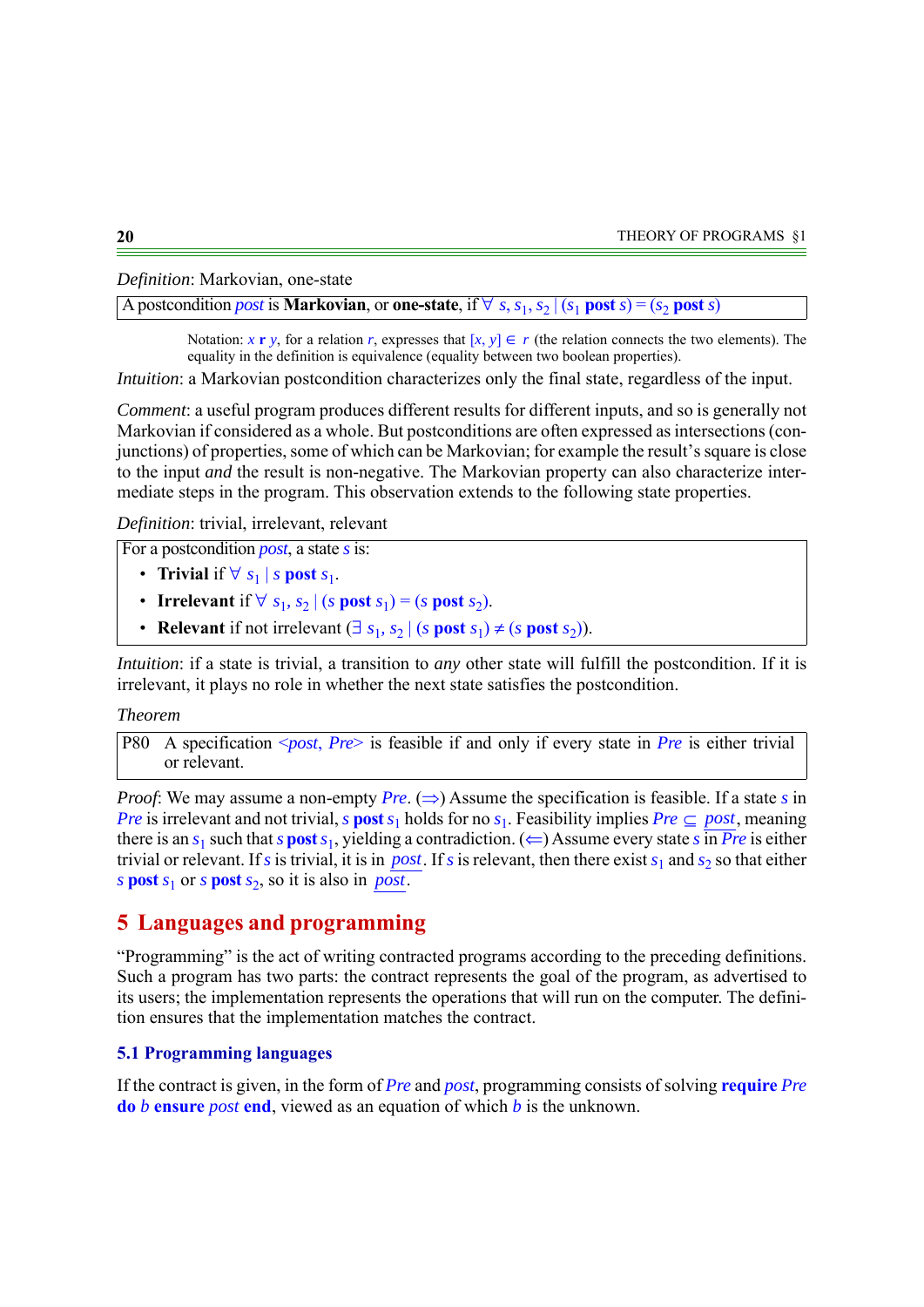The Most Abstract Implementation, as defined above, yields a trivial solution, often non-deterministic, to the equation:  $post_b = post / Pre$ ,  $Pre_b = Pre$ . The reason why that solution is generally of little use, and programming an interesting endeavor, is the *practical* difference between contract and implementation. For *b* we seek a relation  $post_b$  that a material computer can process (not necessarily directly, but through the services of tools such as "compilers"). For the specification, since the goal is to describe the problem, we can rely on a broader set of mathematical mechanisms.

In both cases we need a repertoire of mathematical tools to build programs and specifications.

### *Definition*: programming language, specification language

A **programming language** over a state set *S*, also known as a **specification language** over *S*, is a set of feasible programs over *S*. In practice it is given by:.

- A finite set of base programs, obtained from a finite set of relations in  $S \leftrightarrow S$  (serving as base postconditions) and a finite set of subsets of *S* (serving as base preconditions).
- A finite set of operators for deriving new correct programs from previously defined ones.

*Intuition*: a programming language is a set of possible programs. Any useful programming language is infinite, but it is derived from a few basic postconditions and preconditions, and a few operators to combine them. Many of these basic elements, introduced in the earlier sections of this presentation, can be used by programming languages regardless of the application domain:

- *Havoc*, *Skip* and *Fail* as base programs, plus *True* and *False* (*S* and ∅) as base preconditions.
- The program construction operators of section  $2$ , including the three basic ones (choice, composition and restriction) and those derived from them (concurrency, conditionals, loops).

Beyond these universal elements, a language will offer specific mechanisms for the intended application domain, beginning with a suitable set *S* of states and a suitable set of operations over *S*.

Since specification and implementation are often considered separate activities, it is frequent to find separate specification and programming languages. Another approach is to use a single language; this approach is in fact required if we want to produce *correct* programs (contracted programs), which include both a contract and an implementation. (As noted after the definition of refinement, it is possible to define a variant of the theory in which the state set changes under refinement, but at the price of much added complexity.) Approaches to producing reliable software can be hampered by a failure to understand the fundamental unity of the programming process: in spite of the obvious differences in levels of abstraction, the problems and solutions, for which this presentation offers a mathematical framework, are the same. (Reference [\[13\]](#page-27-2) discusses the *seamlessness* of the development process in a software-engineering rather than math-ematical context, and [\[14\]](#page-27-3) develops its application to software requirements.)

Absent such a single framework, not only is it hard to produce correct software; even *expressing* what it means for the program to be correct is a challenge, since the implementation and specification belong to different worlds (such as an ordinary programming language and some specification framework). One must define a mapping between these two worlds, potentially adding complexity and supplementary correctness issues.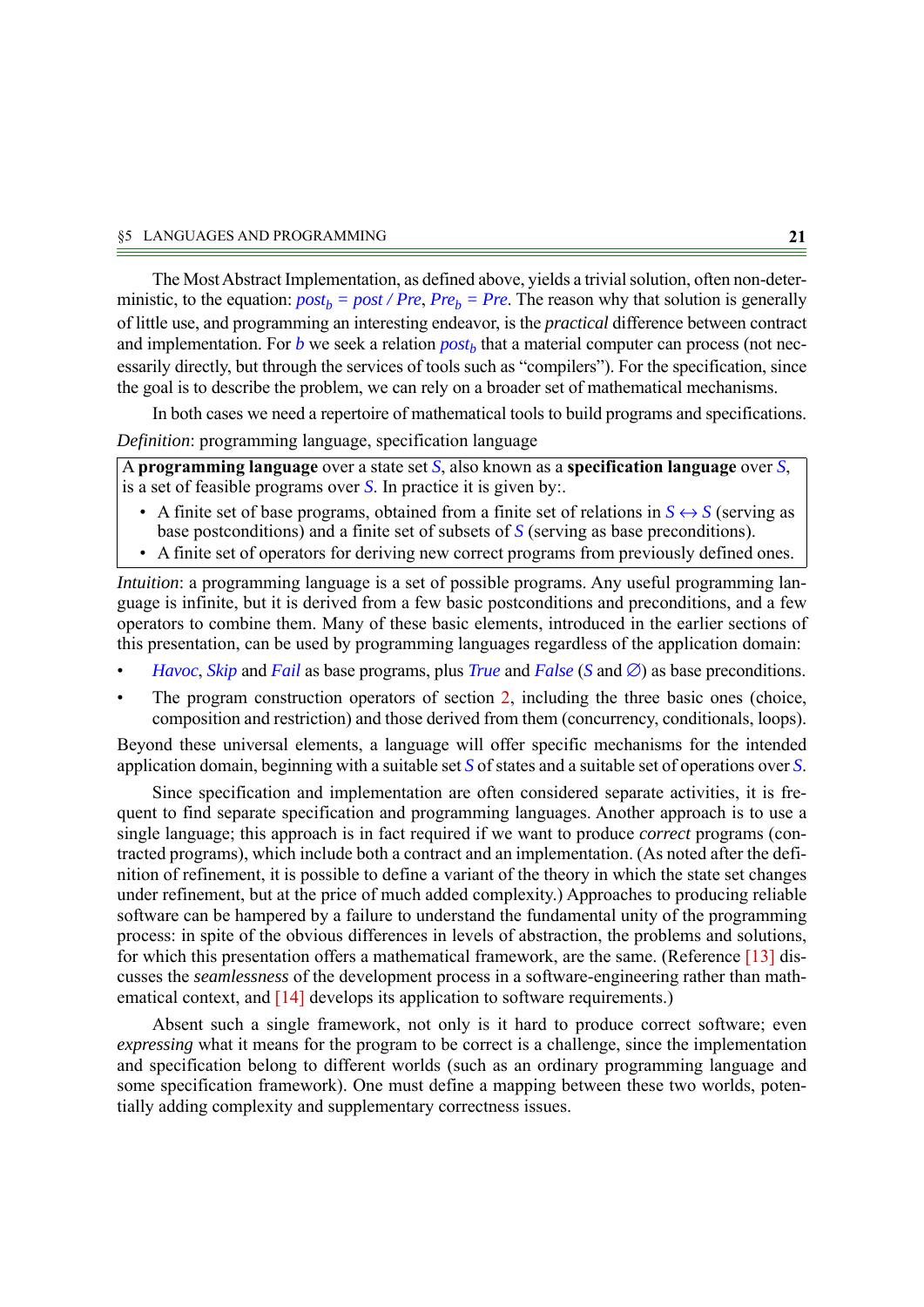With a single *S* and a single specification and programming language, the language description will identify, among the language's mechanism, the subset suitable for implementation. Then the requirement on program authors is simply to produce a final version **require** *Pre* **do** *b* **ensure** *post* **end** of the program in which the implementation part *b* only relies on that subset. Establishing correctness means establishing:

- Refinement:  $b \subset \leq post$ , *Pre* $>$ .
- Feasibility:  $Pre \subseteq post$  (or alternatively, thanks to the implementation theorem [P5](#page-3-1),  $Pre_b \subseteq post_b$  if the preceding condition holds).

One can express these properties convincingly, and prove them, since all three components, *post*, *Pre* and *b*, are part of the same mathematical framework, even if the last one restricts itself to a subset of that framework's mechanisms.

### <span id="page-21-0"></span>**5.2 Approaches to programming**

The most common approach to programming today ignores the *Pre* and *post* elements of the definition, concentrating only on building implementations *b* from a programming language with the hope that in some informal sense they will match the corresponding user needs. We may call this the "hacking approach"; it has little to commend itself if correctness is part of the objectives.

At the other extreme, a "refinement approach"  $[17]$   $[1]$   $[15]$  has made its mark in informatics research and led to such development methods as B. If we set out to implement a given contract, the Most Abstract Implementation theorem [P79](#page-16-1) tells us that we may use the contract itself — specifically, <*post, Pre*> — as its own first implementation. Refinement as a software development method starts with this first version and repeatedly takes advantage of theorems to choose a "refinement" in the sense of the formal definition, [P2](#page-2-1) and [P3,](#page-2-2) of the previous implementation until reaching an implementation that belongs to the implementation part of the language.

This approach is elegant but faces some obstacles:

- *Hindsight*: we seldom know the entire specification in advance. This uncertainty is not necessarily a mark of incompetent software engineering: the very process of implementation suggests new elements of specification — "esprit de l'escalier" as discussed in [\[13\]](#page-27-2).
- *Extendibility*: even if the specification is initially clear, it usually changes as a project progresses and after initial deliveries. If a change affects a property that was used in an early step of the refinement process, it becomes necessary to redo much of the work. (*Invariants*, which play an important role in refinement methods, can help control this change process [\[2\]](#page-26-3).)
- *Reusability*: A top-down refinement process does not easily take into account implementations previously produced for variants or subsets of the problem. It is desirable for a development process to accommodate a bottom-up component, supporting reuse.

The ideal process should combine the best elements of the "hacking" and "refinement" approaches, retaining the practicality of the first and the rigor of the second. It is not the goal of the present discussion to present such a process, but a general definition helps set the stage.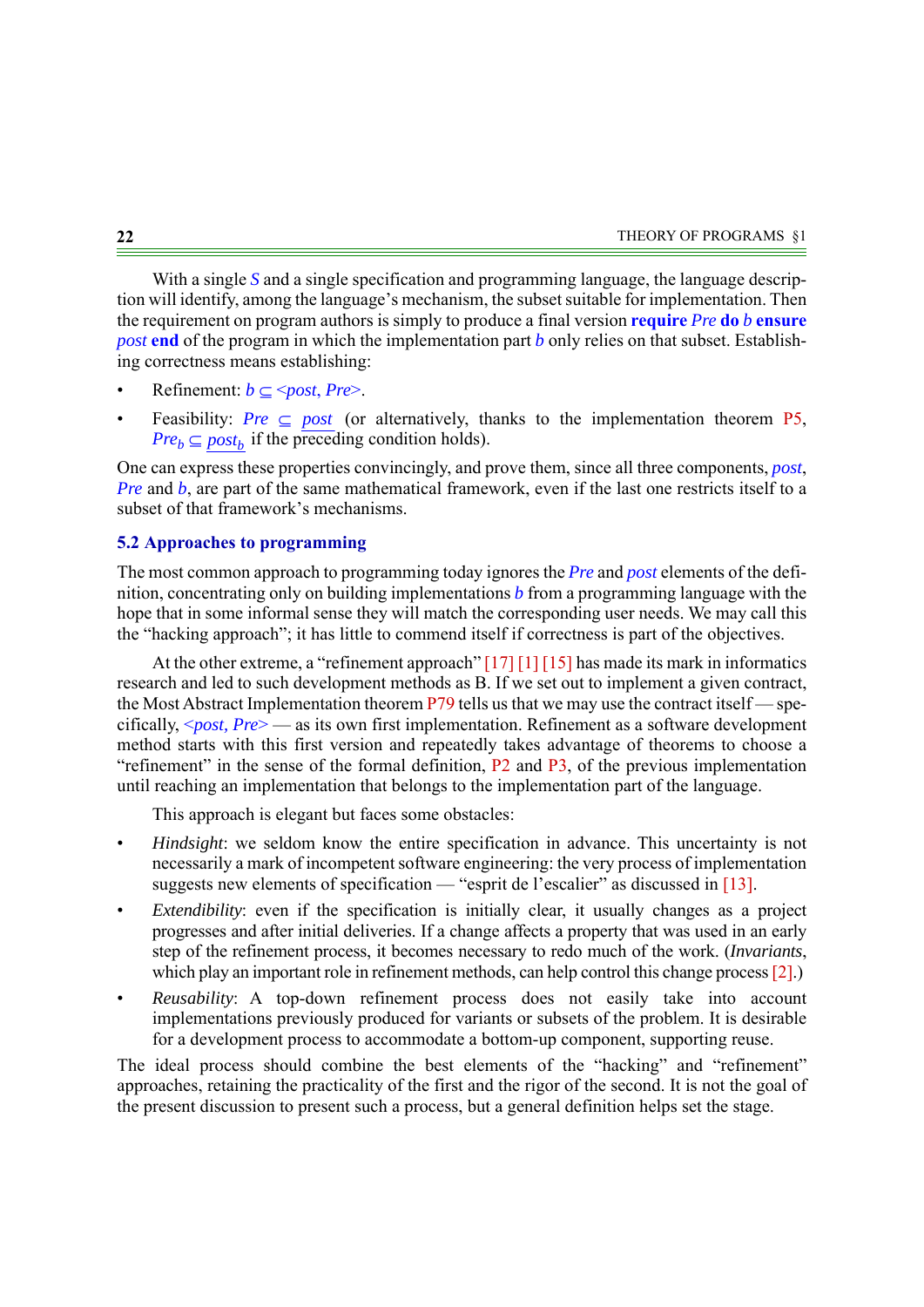*Definition*: programming

**Programming** is the process of devising interesting contract-implementation pairs and discharging the associated proof obligations.

The starting point for any step in the process may indifferently be:

- A contract element, for which we have to devise a satisfactory implementation (top-down).
- Existing implementation elements (bottom-up). Ideally these elements already have full contracts. In practice, they often have no contracts, or incomplete ones; part of the process then involves a form of reverse engineering: uncovering the precise intent of the components and writing the contracts.

This approach seems to yield the necessary flexibility while accommodating the need for rigor and proofs. It yields a useful view of programs.

*Slogan*: program

**Program = Contract + Implementation + Proof obligation**

# <span id="page-22-0"></span>**6 Discussion**

This article applies to programming the standard method on which science and engineering rely to solve practical problems in any application domain:

- Develop a mathematical model resulting in equations (in the present case, the feasibility equation  $Pre \subseteq post$  and the program equation **require** *Pre* **do** *b* **ensure** *post* **end**, where *b* is the unknown).
- Solve the equation.
- Build the solution in the application domain.

The main argument for the model developed in the preceding sections is the simplicity of its premises: the mathematical baggage is elementary set theory, learned in high school around the age of 15. The construction relies on just three mechanisms from that theory: union, composition and restriction. The approach seems to have the potential to cover all the relevant concepts of programming, although the present article takes only a first dig.

# **6.1 Axioms or theorems?**

In theoretical informatics the habit has often been different: devising axiomatic theories. The most developed example is the admirable work of Hoare and colleagues [\[7\]](#page-27-6)[\[8\].](#page-27-0) A notable property of these efforts is that they postulate their laws; then "*of course, the mathematician should also design a model of the language, to check completeness and consistency of the laws, to provide a framework for the specifications of programs, and for proofs of correctness*" [\[7\]](#page-27-6). The justification for this method — postulate your ideal laws, the model will follow — is that it has, in Russell's words cited in [\[9\]](#page-27-7), "*the advantages of theft over honest toil*".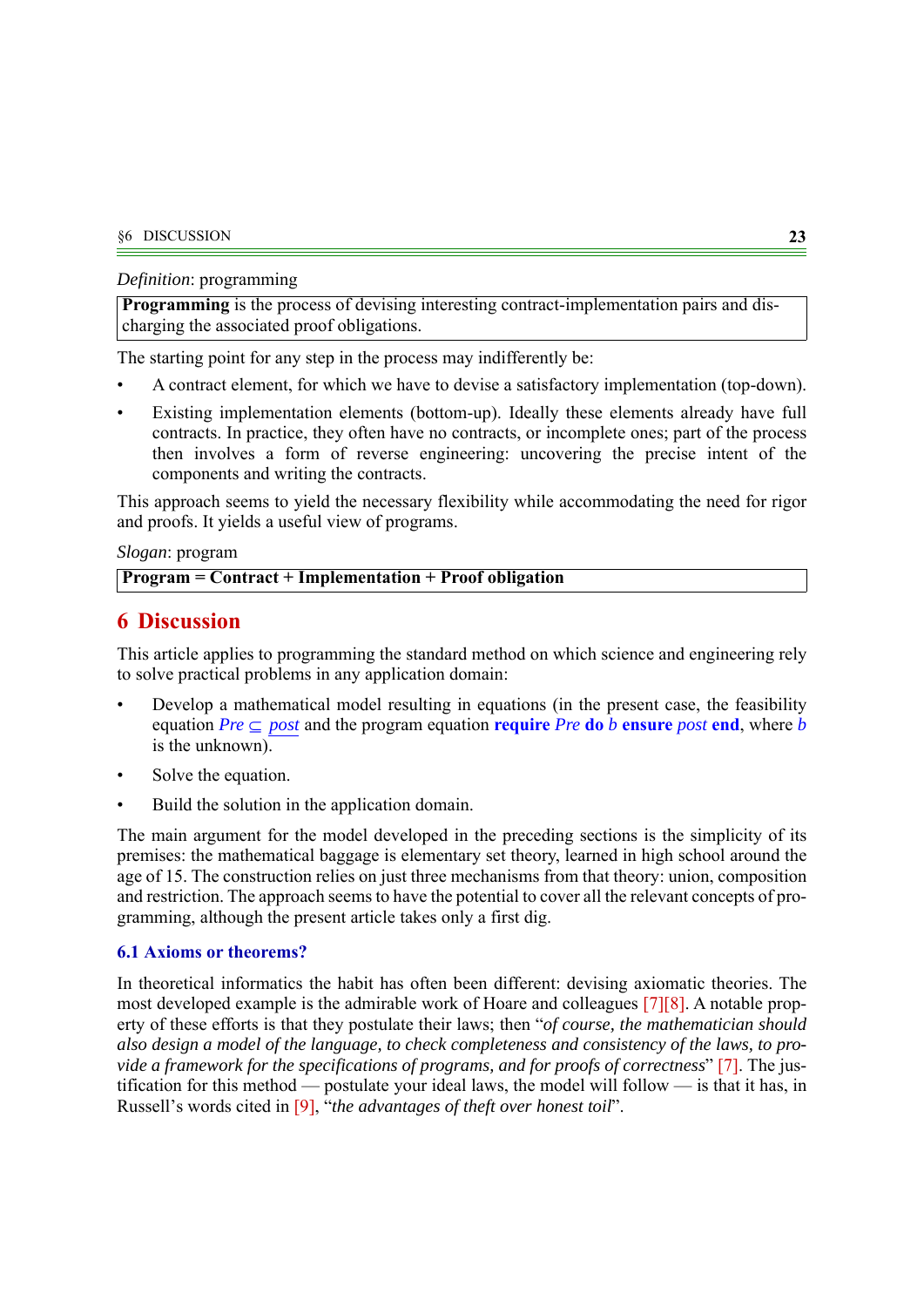However good the wisecrack, this is not how normal mathematics works. Unless your last name is Euclid or Peano, or your first name Alfred or Bertrand (and even in this last case, only if you inherited a peerage), few people will pay attention to axioms you assert on them as if walking down from Mount Sinai. Imagine a world where every mathematical concept were defined axiomatically; in trigonometry, sine and cosine would be postulated as functions satisfying certain properties — the sum of their squares is 1, the derivative of the former is the latter, and so on; and similarly for every important notion. People would quickly tire of having to make incessant leaps of faith.

We expect instead, when presented with new results, to see them *derived*, in the form of definitions and theorems, from what we already know. True, it is often a mark of elegance, for the presenter of a theory and of its laws, to prove that the theory is the simplest possible construction satisfying the laws; but it is a mark of politeness to perform this feat only as a bonus step, coming after an explanation relying only on material already familiar to the reader.

Stretching Russell's aphorism, we may note that even if Balzac's observation ("*The secret of great fortunes without apparent cause is a forgotten crime*") may explain the *origin* of some hereditary peerages, just as axioms explain the foundations of mathematics, in practice most hereditary peers find it less bothersome to obtain the objects of their daily desires through "honest toil", or at least honest means, than by stealing.

These observations do not rule out occasional reliance on the axiomatic method in the introduction of theories. Aphorisms aside, however, it is hard to justify asserting properties as postulates when they can be proved as theorems. When a manageable mathematical derivation from known concepts exists, it should be the first choice.

As the presentation of the theory of programs has attempted to show, such exactly is the situation with programming. Programs are just relations over sets. An informal and non-exhaustive review of the axioms of classic articles such as [\[7\]](#page-27-6) and its extension to concurrency [\[8\]](#page-27-0) (not considering properties specific to individual calculi), as well as  $[6]$  and  $[10]$ , suggests that the properties they introduce can be derived, often straightforwardly, from the framework of this article; many indeed appear above as theorems.

Many authors seem to have a suspicion, conscious or not, of the set-theoretical basis of programming; but most — an important exception is Hehner with his "predicative programming"  $[6]$  — resist the obvious solution of explicitly building the theory on that basis. They prefer to posit axioms, even if these axioms mimic the elementary properties of set operators. An example is the seminal "Laws of Programming" article  $[7]$  (with its recent extension to concurrency  $[8]$ ), whose authors axiomatically introduce operators with names such as "∪" for non-deterministic choice and "⊆" for refinement. They never suggest that these could actually *be* the standard mathematical operators bearing the same names; but they cover several pages of *Communications of the ACM* with such fascinating "axioms" as  $P \cup (Q \cup R) = (P \cup Q) \cup R$ . One wonders whether the thought ever arose that if it associates like union, commutes like union, distributes like union, and typographically uses the exact symbol of union, perhaps it is union.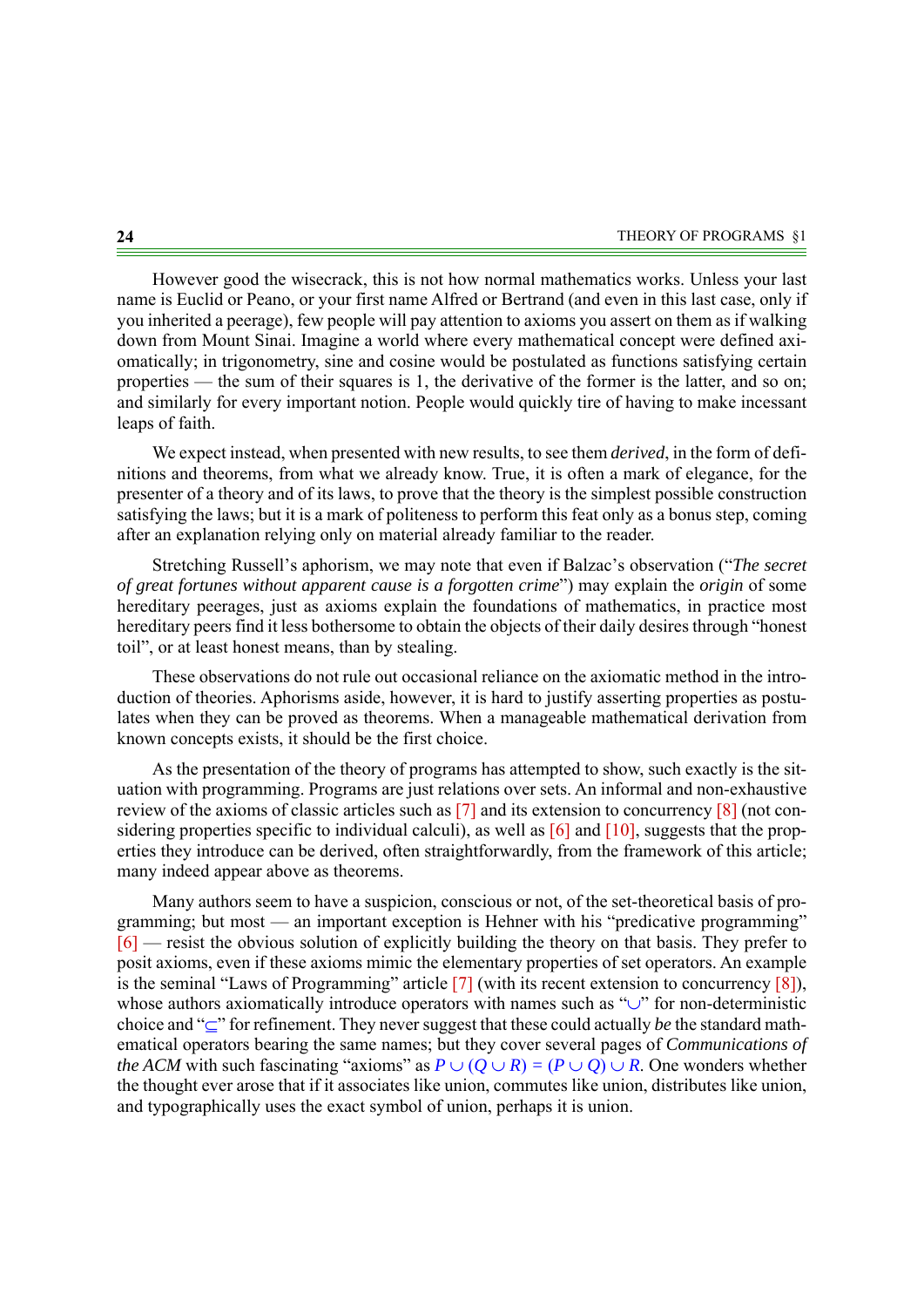#### **6.2 Keeping simple things simple**

Because informatics already struggles to describe inherently complex phenomena, we should not introduce complexity of our own making. Programming theory does not always keep the complexity of the descriptions commensurate with the complexity of the described. Another seminal paper of great elegance [\[10\]](#page-27-8) introduces the "natural semantics" of the if-then-else conditional thus:

 $\rho$  |–  $(E_2 \Rightarrow \alpha)$ 

 $\rho$  |– (**if** *True* **then**  $E_2$  **else**  $E_3$  **end**)  $\Rightarrow \alpha$ 

with a similar rule for the *False* case. In words: if in the environment  $\rho$  the expression  $E_2$  evaluates to α, then in ρ the expression if *True* then  $E_2$  else  $E_3$  end also does. The companion rule tells us that if *E*3 evaluates to β the expression with *False* instead of *True* evaluates to β.

In reality, if-then-else is a very simple concept. It expresses that one may solve a problem by partitioning the domain into two parts and using a different solution in each. Euler would undoubtedly have explained it to his 15-year-old princess pupil [\[4\]](#page-26-5) by a little illustration:



and she would have understood on the spot. (A pedagogical presentation of the theory of programs' concepts should indeed use Euler-Venn diagrams throughout, although this article has shunned them under the presumption that its putative audience does not need pictures.)

Instead, the above "natural" semantics refers to advanced concepts of mathematical logic and notions such as the "environment"  $(\rho)$ , which are a distraction from the idea of a conditional instruction. These observations do not put into question the value of  $[10]$  and other classic semantic articles, which were conceived as research advances, not tutorials. But they highlight the benefit, as a domain gets understood better, of seeking simplicity and trimming down the set of prerequisite concepts to the indispensable.

#### **6.3 De-emphasizing the program text**

One source of complication in theories of programming is reverence for the program text.

Almost every discussion of programming — saying "almost" just to be on the safe side starts by defining a programming language. (Denotational or operational semantics often starts with *two* languages, one to express programs and the other to express their meanings.)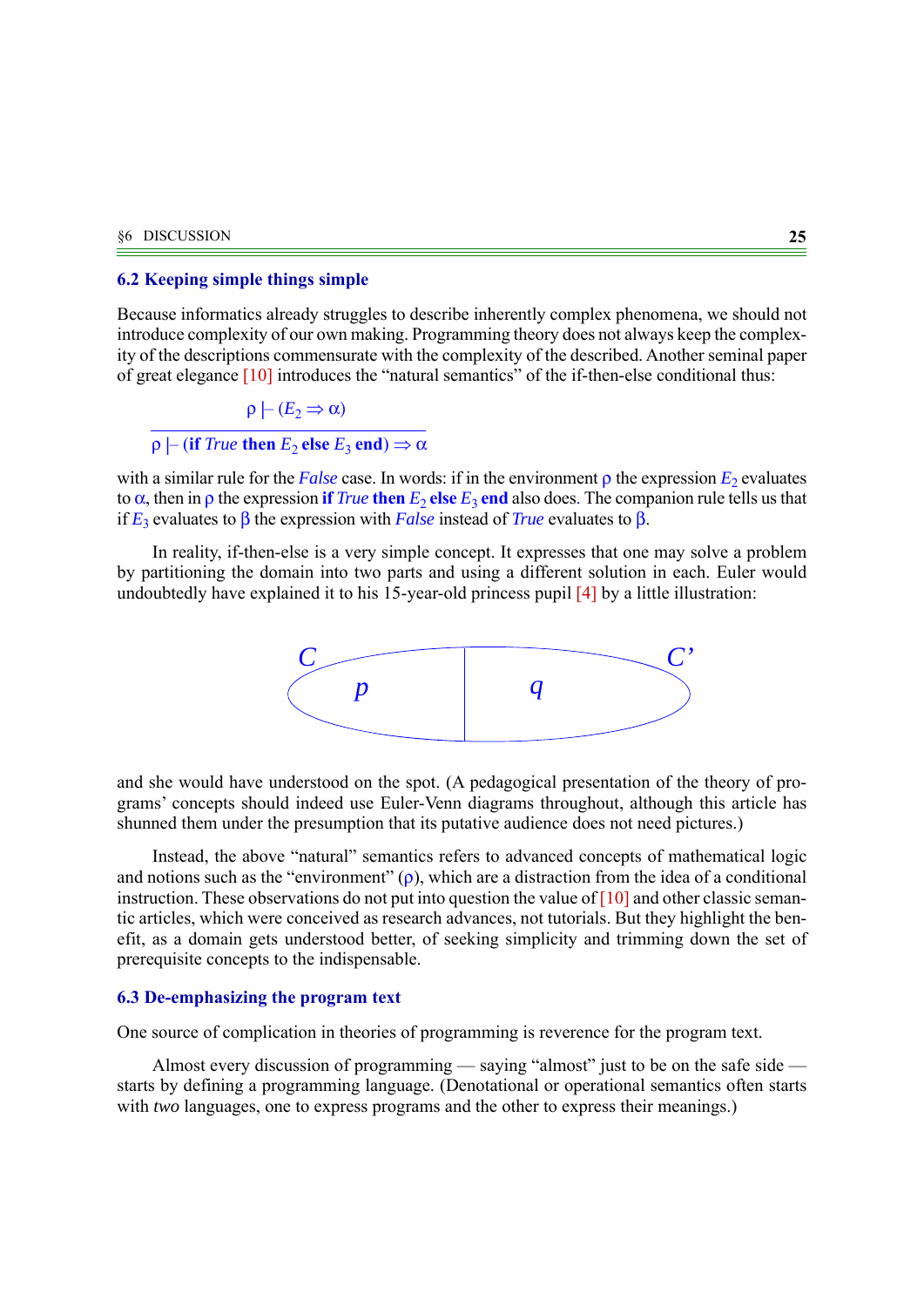This attitude seems to be a leftover from the early days when parsing was the difficult problem. Programmers and theorists were awe-struck when Backus, Bauer, Hopper and others showed that instead of coding with zeros and ones it was possible to use a human-readable notation and have it translated automatically. The program text became the alpha and omega of programming. But it is only an artifact. A computer is a mathematical machine for computing pairs in relations. All the rest is decoration.

Programming is no more about programs than electricity is about plugs.

Parsing is the original informatics problem and even though it has long lost its theoretical difficulty it remains our unconscious template for all others. Semantic specification, for example, often looks like a smarter kind of parsing, also starting from program texts and deriving its properties — just more interesting properties. Denotational semantics defines "meaning functions" operating on program texts. Electrical engineers, if they worked that way, would start from plugs, dutifully noting how different Swiss, French and Italian plugs are from each other. In reality, of course, what counts is the electrical current — the same in all three countries, with their interconnected networks — and specifically the relevant equations.

In programming too a more productive approach — the application to semantics of the idea of *unparsing*, the reverse of parsing — is to start from an analysis of what we need mathematically: what kinds of postconditions and preconditions give rise to useful specifications and realistic implementations. From this analysis we construct programming notations, not the other way around. For example we do not start from if-then-else as a given construct of interest, but identify the union of two relations as a relevant concept. We consequently derive suitable notations to express it, each adapted to different mathematical situations: if the relations' domains are provably disjoint, **if** *C* **then** *p* **else** *q* **end**; otherwise, the guarded conditional **if** *C*: *p* [] *D*: *q* **end**. The notation for contracted programs, **require** *Pre* **do** *b* **ensure** *post* **end**, continues in this spirit: it is simply a way to express the mathematical property that *b* implements <*post, Pre*>.

Far from lessening the value of the traditional objects of interest in informatics, such as programs and programming languages, this reversal of perspective makes them even more interesting, turning them from arbitrary products of taste and circumstance into rationally justified modes of expression for useful mathematical concepts.

#### **6.4 The basic duality**

The presentation of the theory has highlighted a characteristic property of programming: the natural need for two distinct methods to assess what a program can do and whether it will actually get to do it. This separation is hardly a revelation: in theoretical discussions of programming it recurs under many guises, such as partial correctness versus termination, safety versus liveness, loop invariants versus loop variants. The present discussion provides more evidence of its inevitability. Note the two loop theorems (Loop Correctness, [P68](#page-12-0), and Loop Feasibility, [P69\)](#page-13-0) and the separate definitions of "program" and "feasible program". Even the attempt to define "correct program" in a single formula, [P72](#page-15-1), requires two operands reflecting the two sides of the question.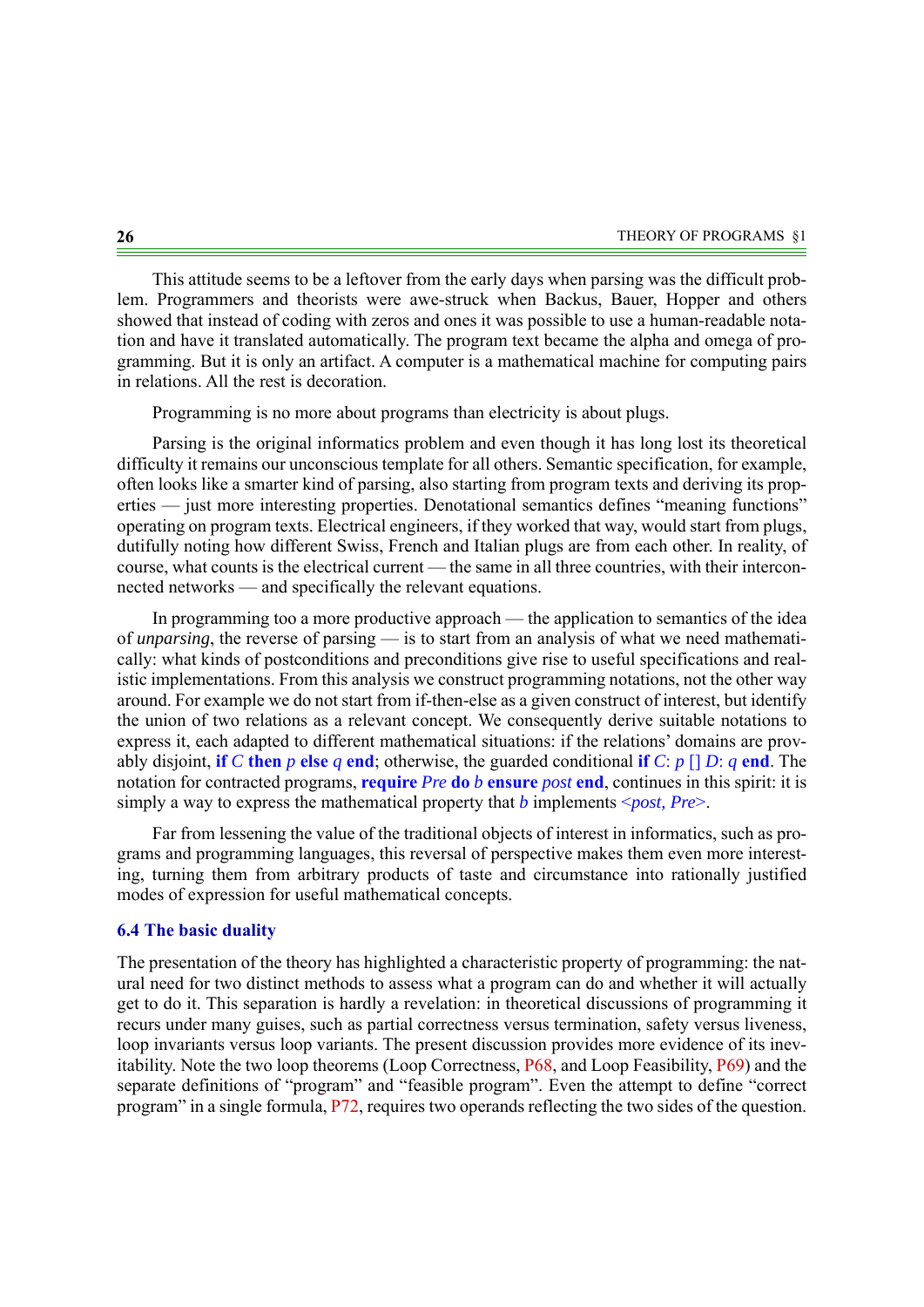In [\[3\]](#page-26-0) Dijkstra also attempted to cover loops through a single rule, but in practice one must still separately use an invariant and a variant. Partly blessing, partly curse, the duality seems to be an inescapable part of informatics, reflecting built-in limits of human reason.

# **7 Perspectives**

The thesis of this article is that it is possible to found all of programming on a small set of concepts from elementary set theory. The discussion has shown the basic applications, but is only a start. (Also note that the theorems have not been mechanically checked.) Future tasks include:

- Reconstructing entire programming languages on that basis.
- Using the theory to build a "Formal Language Innovation Platform" (FLIP) for experimenting with programming language mechanisms.
- Developing it towards specific approaches to programming, particularly object-oriented.
- Assessing whether the approach can produce effective program verification tools.
- Assessing whether it can help teach programming, including at the elementary level.

# **8 Acknowledgments**

The authors invoked explicitly or not in section [6](#page-22-0) (Hoare and coauthors, Kahn, Dijkstra, Scott/Strachey/Plotkin and other pioneers of denotational semantics), complemented by Abrial for his work on Z and B and by Mills and Gries, deserve deep acknowledgments for pioneering the formal approach to programs and programming. Back's and Morgan's seminal work on refinement (following Wirth's) is another fundamental inspiration. Hehner's work on Predicative Programming is a comprehensive theory of programming based on binary relations, corresponding to the postconditions of the present work. (I am also indebted to him for a particularly careful reading of the first draft.) Also influential have been informal comments by David Parnas on the merits of different assertion styles. A note by Shaoying Liu [\[16\],](#page-27-9) criticizing a purported deficiency in classical refinement approaches (the risk of refining into an unfeasible program), suggested the need for a proper notion of feasibility.

I am grateful to Daniel de Carvalho and Colin Adams for corrections on the first draft.

# **9 References**

<span id="page-26-2"></span>[1] Back, refinement papers.

<span id="page-26-3"></span>[2] Michael Butler, personal communication.

<span id="page-26-0"></span>[3] Dijkstra, *A Discipline of Programming.*

<span id="page-26-5"></span>[4] Euler, *Lettres à une Princesse d'Allemagne sur divers Sujets de Physique et de Philosophie*, 1760-1762.

<span id="page-26-1"></span>[5] Furia, Meyer, Velder, *Computing Surveys* invariant article.

<span id="page-26-4"></span>[6] Hehner, *Predicative Programming*